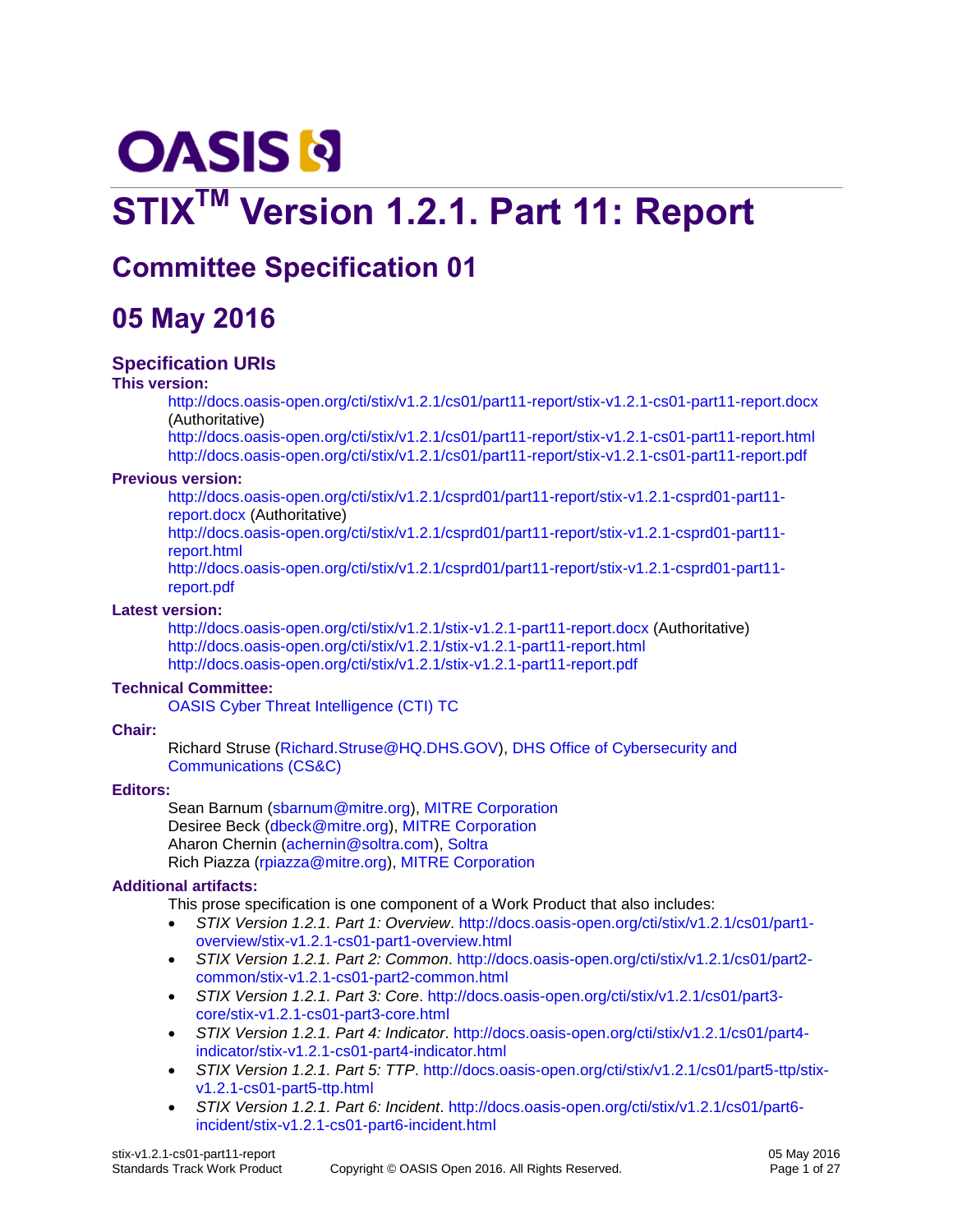- *STIX Version 1.2.1. Part 7: Threat Actor*. [http://docs.oasis-open.org/cti/stix/v1.2.1/cs01/part7](http://docs.oasis-open.org/cti/stix/v1.2.1/cs01/part7-threat-actor/stix-v1.2.1-cs01-part7-threat-actor.html) [threat-actor/stix-v1.2.1-cs01-part7-threat-actor.html](http://docs.oasis-open.org/cti/stix/v1.2.1/cs01/part7-threat-actor/stix-v1.2.1-cs01-part7-threat-actor.html)
- *STIX Version 1.2.1. Part 8: Campaign*. [http://docs.oasis-open.org/cti/stix/v1.2.1/cs01/part8](http://docs.oasis-open.org/cti/stix/v1.2.1/cs01/part8-campaign/stix-v1.2.1-cs01-part8-campaign.html) [campaign/stix-v1.2.1-cs01-part8-campaign.html](http://docs.oasis-open.org/cti/stix/v1.2.1/cs01/part8-campaign/stix-v1.2.1-cs01-part8-campaign.html)
- <span id="page-1-1"></span> *STIX Version 1.2.1. Part 9: Course of Action*. [http://docs.oasis](http://docs.oasis-open.org/cti/stix/v1.2.1/cs01/part9-coa/stix-v1.2.1-cs01-part9-coa.html)[open.org/cti/stix/v1.2.1/cs01/part9-coa/stix-v1.2.1-cs01-part9-coa.html](http://docs.oasis-open.org/cti/stix/v1.2.1/cs01/part9-coa/stix-v1.2.1-cs01-part9-coa.html)
- *STIX Version 1.2.1. Part 10: Exploit Target*. [http://docs.oasis](http://docs.oasis-open.org/cti/stix/v1.2.1/cs01/part10-exploit-target/stix-v1.2.1-cs01-part10-exploit-target.html)[open.org/cti/stix/v1.2.1/cs01/part10-exploit-target/stix-v1.2.1-cs01-part10-exploit-target.html](http://docs.oasis-open.org/cti/stix/v1.2.1/cs01/part10-exploit-target/stix-v1.2.1-cs01-part10-exploit-target.html)
- *STIX Version 1.2.1. Part 11: Report* (this document). [http://docs.oasis](http://docs.oasis-open.org/cti/stix/v1.2.1/cs01/part11-report/stix-v1.2.1-cs01-part11-report.html)[open.org/cti/stix/v1.2.1/cs01/part11-report/stix-v1.2.1-cs01-part11-report.html](http://docs.oasis-open.org/cti/stix/v1.2.1/cs01/part11-report/stix-v1.2.1-cs01-part11-report.html)
- *STIX Version 1.2.1. Part 12: Default Extensions*. [http://docs.oasis](http://docs.oasis-open.org/cti/stix/v1.2.1/cs01/part12-extensions/stix-v1.2.1-cs01-part12-extensions.html)[open.org/cti/stix/v1.2.1/cs01/part12-extensions/stix-v1.2.1-cs01-part12-extensions.html](http://docs.oasis-open.org/cti/stix/v1.2.1/cs01/part12-extensions/stix-v1.2.1-cs01-part12-extensions.html)
- *STIX Version 1.2.1. Part 13: Data Marking*. [http://docs.oasis](http://docs.oasis-open.org/cti/stix/v1.2.1/cs01/part13-data-marking/stix-v1.2.1-cs01-part13-data-marking.html)[open.org/cti/stix/v1.2.1/cs01/part13-data-marking/stix-v1.2.1-cs01-part13-data-marking.html](http://docs.oasis-open.org/cti/stix/v1.2.1/cs01/part13-data-marking/stix-v1.2.1-cs01-part13-data-marking.html)
- *STIX Version 1.2.1. Part 14: Vocabularies*. [http://docs.oasis](http://docs.oasis-open.org/cti/stix/v1.2.1/cs01/part14-vocabularies/stix-v1.2.1-cs01-part14-vocabularies.html)[open.org/cti/stix/v1.2.1/cs01/part14-vocabularies/stix-v1.2.1-cs01-part14-vocabularies.html](http://docs.oasis-open.org/cti/stix/v1.2.1/cs01/part14-vocabularies/stix-v1.2.1-cs01-part14-vocabularies.html)
- *STIX Version 1.2.1. Part 15: UML Model*. [http://docs.oasis](http://docs.oasis-open.org/cti/stix/v1.2.1/cs01/part15-uml-model/stix-v1.2.1-cs01-part15-uml-model.html)[open.org/cti/stix/v1.2.1/cs01/part15-uml-model/stix-v1.2.1-cs01-part15-uml-model.html](http://docs.oasis-open.org/cti/stix/v1.2.1/cs01/part15-uml-model/stix-v1.2.1-cs01-part15-uml-model.html)
- UML Model Serialization:<http://docs.oasis-open.org/cti/stix/v1.2.1/cs01/uml-model/>

#### <span id="page-1-0"></span>**Related work:**

This specification replaces or supersedes:

 *STIXTM 1.2 Report Specification (v1.0)*  [https://github.com/STIXProject/specifications/blob/version1.2/documents/pdf%20versions/STI](https://github.com/STIXProject/specifications/blob/version1.2/documents/pdf%20versions/STIX_Report_Draft.pdf) [X\\_Report\\_Draft.pdf](https://github.com/STIXProject/specifications/blob/version1.2/documents/pdf%20versions/STIX_Report_Draft.pdf)

This specification is related to:

- *CybOXTM Version 2.1.1.* Work in progress. [https://www.oasis](https://www.oasis-open.org/committees/tc_home.php?wg_abbrev=cti-cybox)[open.org/committees/tc\\_home.php?wg\\_abbrev=cti-cybox](https://www.oasis-open.org/committees/tc_home.php?wg_abbrev=cti-cybox)
- *CybOXTM 2.1.* <https://cyboxproject.github.io/>

#### **Abstract:**

The Structured Threat Information Expression (STIX) framework defines nine core constructs and the relationships between them for the purposes of modeling cyber threat information and enabling cyber threat information analysis and sharing. This specification document defines the Report construct, which gives context to a grouping of content specified using any of the nine core constructs, including related Reports*.*

#### **Status:**

This document was last revised or approved by the OASIS Cyber Threat Intelligence (CTI) TC on the above date. The level of approval is also listed above. Check the "Latest version" location noted above for possible later revisions of this document. Any other numbered Versions and other technical work produced by the Technical Committee (TC) are listed at [https://www.oasis](https://www.oasis-open.org/committees/tc_home.php?wg_abbrev=cti#technical)[open.org/committees/tc\\_home.php?wg\\_abbrev=cti#technical.](https://www.oasis-open.org/committees/tc_home.php?wg_abbrev=cti#technical)

TC members should send comments on this specification to the TC's email list. Others should send comments to the TC's public comment list, after subscribing to it by following the instructions at the ["Send A Comment"](https://www.oasis-open.org/committees/comments/index.php?wg_abbrev=cti) button on the TC's web page at [https://www.oasis](https://www.oasis-open.org/committees/cti/)[open.org/committees/cti/.](https://www.oasis-open.org/committees/cti/)

For information on whether any patents have been disclosed that may be essential to implementing this specification, and any offers of patent licensing terms, please refer to the Intellectual Property Rights section of the TC's web page [\(https://www.oasis](https://www.oasis-open.org/committees/cti/ipr.php)[open.org/committees/cti/ipr.php\)](https://www.oasis-open.org/committees/cti/ipr.php).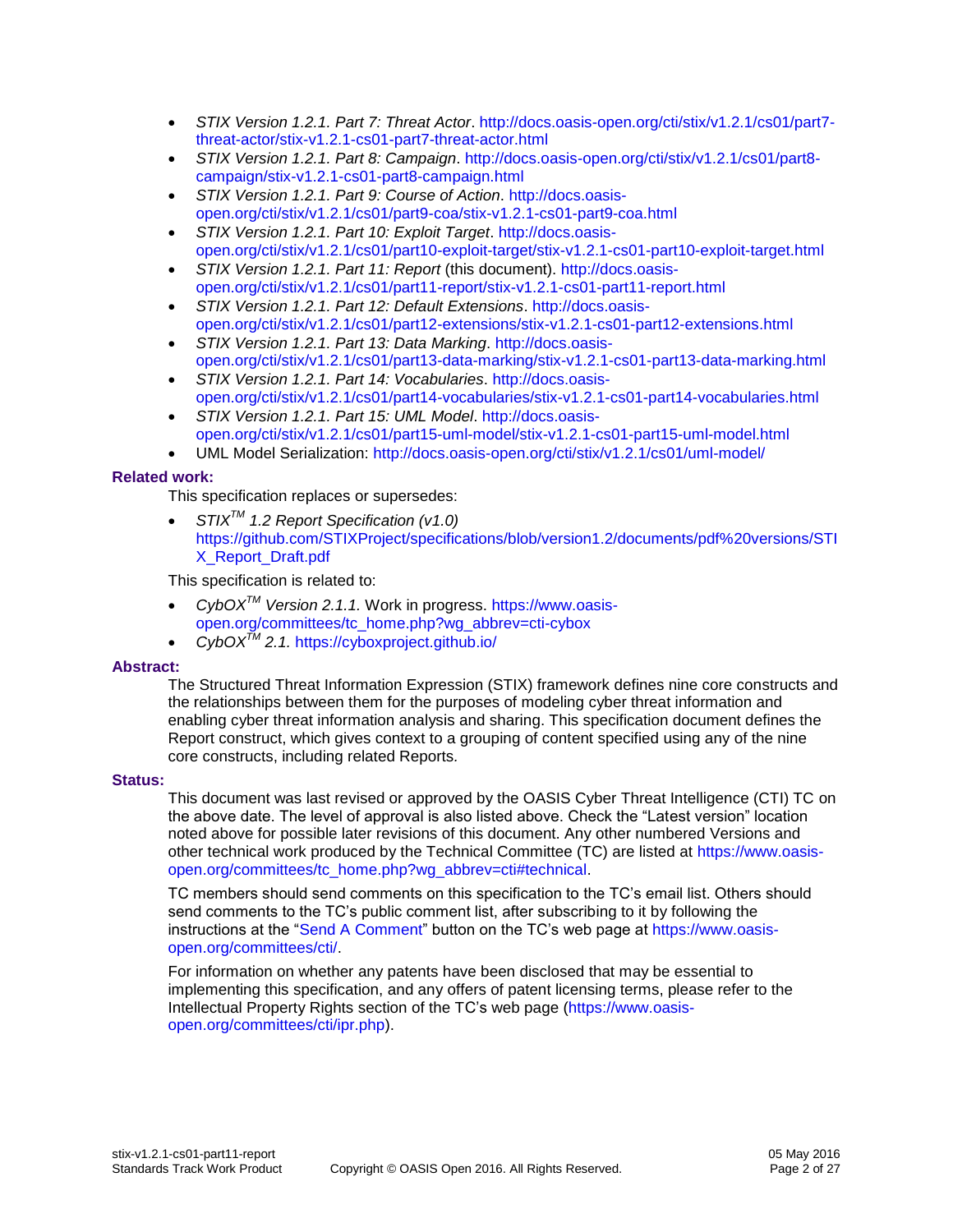#### **Citation format:**

When referencing this specification the following citation format should be used:

### **[STIX-v1.2.1-Report]**

*STIXTM Version 1.2.1. Part 11: Report.* Edited by Sean Barnum, Desiree Beck, Aharon Chernin, and Rich Piazza. 05 May 2016. OASIS Committee Specification 01. [http://docs.oasis](http://docs.oasis-open.org/cti/stix/v1.2.1/cs01/part11-report/stix-v1.2.1-cs01-part11-report.html)[open.org/cti/stix/v1.2.1/cs01/part11-report/stix-v1.2.1-cs01-part11-report.html.](http://docs.oasis-open.org/cti/stix/v1.2.1/cs01/part11-report/stix-v1.2.1-cs01-part11-report.html) Latest version: [http://docs.oasis-open.org/cti/stix/v1.2.1/stix-v1.2.1-part11-report.html.](http://docs.oasis-open.org/cti/stix/v1.2.1/stix-v1.2.1-part11-report.html)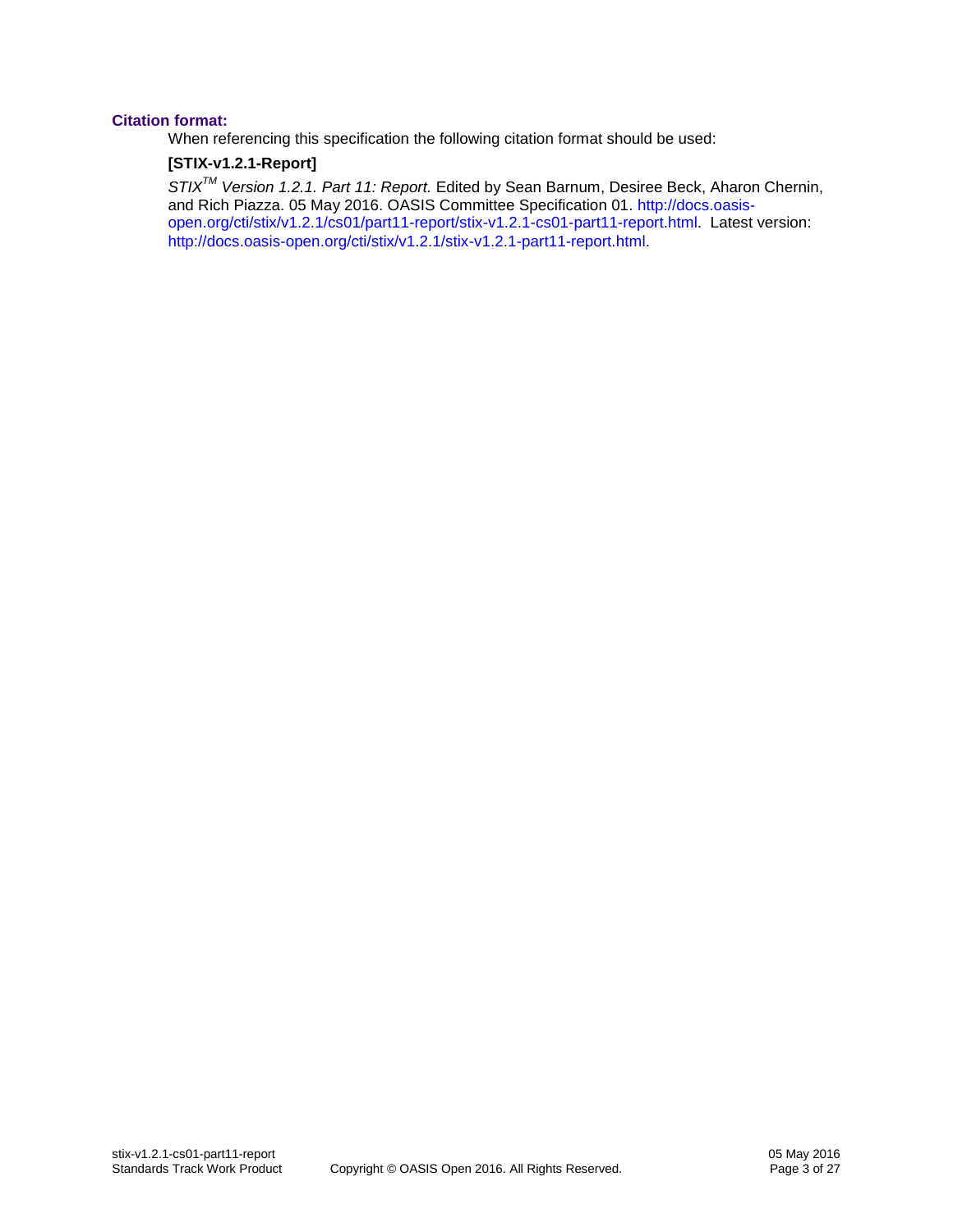# **Notices**

Copyright © OASIS Open 2016. All Rights Reserved.

All capitalized terms in the following text have the meanings assigned to them in the OASIS Intellectual Property Rights Policy (the "OASIS IPR Policy"). The full [Policy](https://www.oasis-open.org/policies-guidelines/ipr) may be found at the OASIS website.

This document and translations of it may be copied and furnished to others, and derivative works that comment on or otherwise explain it or assist in its implementation may be prepared, copied, published, and distributed, in whole or in part, without restriction of any kind, provided that the above copyright notice and this section are included on all such copies and derivative works. However, this document itself may not be modified in any way, including by removing the copyright notice or references to OASIS, except as needed for the purpose of developing any document or deliverable produced by an OASIS Technical Committee (in which case the rules applicable to copyrights, as set forth in the OASIS IPR Policy, must be followed) or as required to translate it into languages other than English.

The limited permissions granted above are perpetual and will not be revoked by OASIS or its successors or assigns.

This document and the information contained herein is provided on an "AS IS" basis and OASIS DISCLAIMS ALL WARRANTIES, EXPRESS OR IMPLIED, INCLUDING BUT NOT LIMITED TO ANY WARRANTY THAT THE USE OF THE INFORMATION HEREIN WILL NOT INFRINGE ANY OWNERSHIP RIGHTS OR ANY IMPLIED WARRANTIES OF MERCHANTABILITY OR FITNESS FOR A PARTICULAR PURPOSE.

OASIS requests that any OASIS Party or any other party that believes it has patent claims that would necessarily be infringed by implementations of this OASIS Committee Specification or OASIS Standard, to notify OASIS TC Administrator and provide an indication of its willingness to grant patent licenses to such patent claims in a manner consistent with the IPR Mode of the OASIS Technical Committee that produced this specification.

OASIS invites any party to contact the OASIS TC Administrator if it is aware of a claim of ownership of any patent claims that would necessarily be infringed by implementations of this specification by a patent holder that is not willing to provide a license to such patent claims in a manner consistent with the IPR Mode of the OASIS Technical Committee that produced this specification. OASIS may include such claims on its website, but disclaims any obligation to do so.

OASIS takes no position regarding the validity or scope of any intellectual property or other rights that might be claimed to pertain to the implementation or use of the technology described in this document or the extent to which any license under such rights might or might not be available; neither does it represent that it has made any effort to identify any such rights. Information on OASIS' procedures with respect to rights in any document or deliverable produced by an OASIS Technical Committee can be found on the OASIS website. Copies of claims of rights made available for publication and any assurances of licenses to be made available, or the result of an attempt made to obtain a general license or permission for the use of such proprietary rights by implementers or users of this OASIS Committee Specification or OASIS Standard, can be obtained from the OASIS TC Administrator. OASIS makes no representation that any information or list of intellectual property rights will at any time be complete, or that any claims in such list are, in fact, Essential Claims.

The name "OASIS" is a trademark of [OASIS,](https://www.oasis-open.org/) the owner and developer of this specification, and should be used only to refer to the organization and its official outputs. OASIS welcomes reference to, and implementation and use of, specifications, while reserving the right to enforce its marks against misleading uses. Please see<https://www.oasis-open.org/policies-guidelines/trademark> for above guidance.

Portions copyright © United States Government 2012-2016. All Rights Reserved.

STIX[™], TAXII[™], AND CybOX[™] (STANDARD OR STANDARDS) AND THEIR COMPONENT PARTS ARE PROVIDED "AS IS" WITHOUT ANY WARRANTY OF ANY KIND, EITHER EXPRESSED, IMPLIED, OR STATUTORY, INCLUDING, BUT NOT LIMITED TO, ANY WARRANTY THAT THESE STANDARDS OR ANY OF THEIR COMPONENT PARTS WILL CONFORM TO SPECIFICATIONS, ANY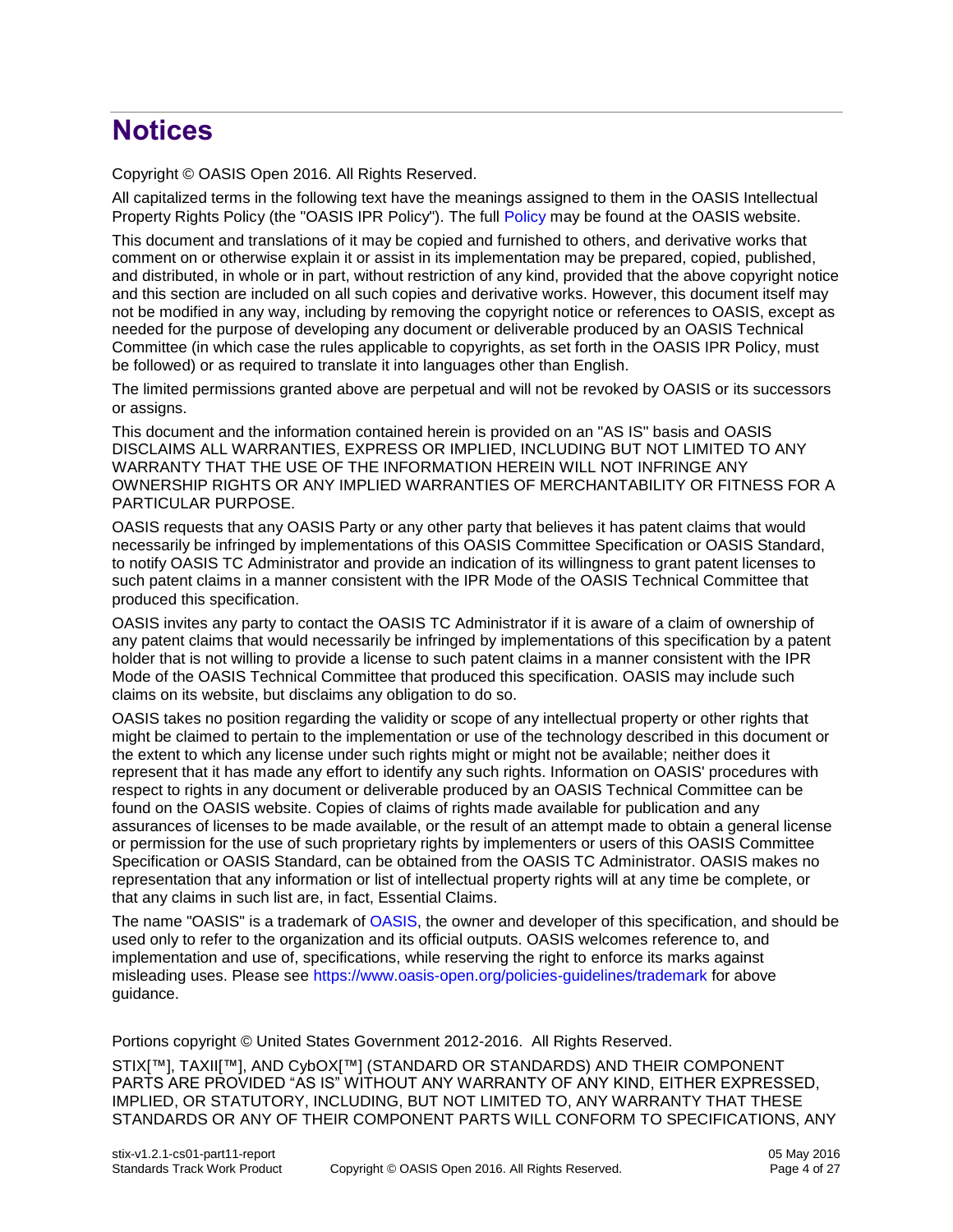IMPLIED WARRANTIES OF MERCHANTABILITY, FITNESS FOR A PARTICULAR PURPOSE, OR FREEDOM FROM INFRINGEMENT, ANY WARRANTY THAT THE STANDARDS OR THEIR COMPONENT PARTS WILL BE ERROR FREE, OR ANY WARRANTY THAT THE DOCUMENTATION, IF PROVIDED, WILL CONFORM TO THE STANDARDS OR THEIR COMPONENT PARTS. IN NO EVENT SHALL THE UNITED STATES GOVERNMENT OR ITS CONTRACTORS OR SUBCONTRACTORS BE LIABLE FOR ANY DAMAGES, INCLUDING, BUT NOT LIMITED TO, DIRECT, INDIRECT, SPECIAL OR CONSEQUENTIAL DAMAGES, ARISING OUT OF, RESULTING FROM, OR IN ANY WAY CONNECTED WITH THESE STANDARDS OR THEIR COMPONENT PARTS OR ANY PROVIDED DOCUMENTATION, WHETHER OR NOT BASED UPON WARRANTY, CONTRACT, TORT, OR OTHERWISE, WHETHER OR NOT INJURY WAS SUSTAINED BY PERSONS OR PROPERTY OR OTHERWISE, AND WHETHER OR NOT LOSS WAS SUSTAINED FROM, OR AROSE OUT OF THE RESULTS OF, OR USE OF, THE STANDARDS, THEIR COMPONENT PARTS, AND ANY PROVIDED DOCUMENTATION. THE UNITED STATES GOVERNMENT DISCLAIMS ALL WARRANTIES AND LIABILITIES REGARDING THE STANDARDS OR THEIR COMPONENT PARTS ATTRIBUTABLE TO ANY THIRD PARTY, IF PRESENT IN THE STANDARDS OR THEIR COMPONENT PARTS AND DISTRIBUTES IT OR THEM "AS IS."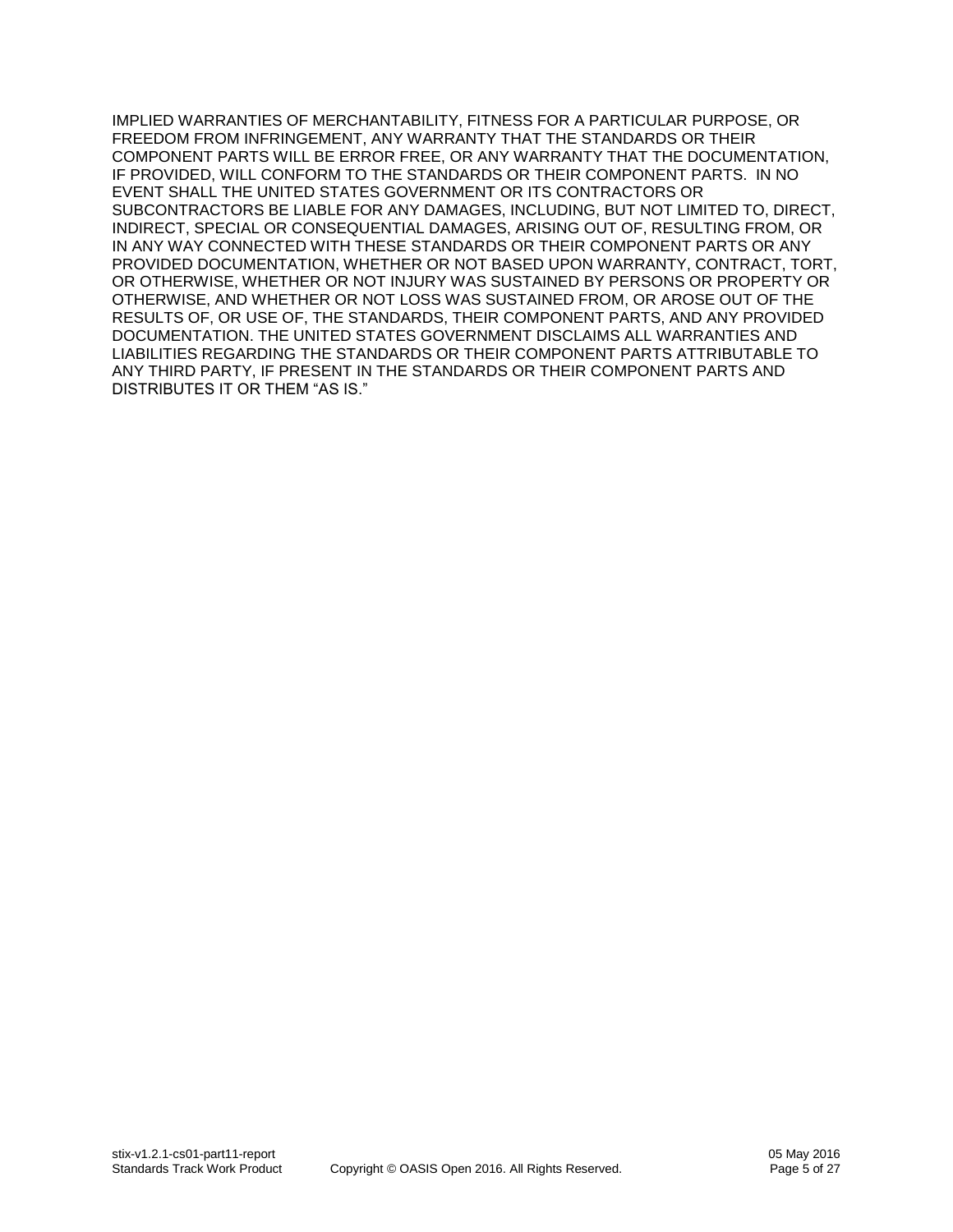# **Table of Contents**

| 1              |  |  |  |  |  |
|----------------|--|--|--|--|--|
|                |  |  |  |  |  |
|                |  |  |  |  |  |
|                |  |  |  |  |  |
|                |  |  |  |  |  |
|                |  |  |  |  |  |
|                |  |  |  |  |  |
|                |  |  |  |  |  |
|                |  |  |  |  |  |
|                |  |  |  |  |  |
| $\overline{2}$ |  |  |  |  |  |
|                |  |  |  |  |  |
|                |  |  |  |  |  |
|                |  |  |  |  |  |
|                |  |  |  |  |  |
|                |  |  |  |  |  |
|                |  |  |  |  |  |
|                |  |  |  |  |  |
|                |  |  |  |  |  |
|                |  |  |  |  |  |
| 3              |  |  |  |  |  |
|                |  |  |  |  |  |
|                |  |  |  |  |  |
|                |  |  |  |  |  |
|                |  |  |  |  |  |
|                |  |  |  |  |  |
|                |  |  |  |  |  |
|                |  |  |  |  |  |
|                |  |  |  |  |  |
|                |  |  |  |  |  |
|                |  |  |  |  |  |
| 4              |  |  |  |  |  |
|                |  |  |  |  |  |
|                |  |  |  |  |  |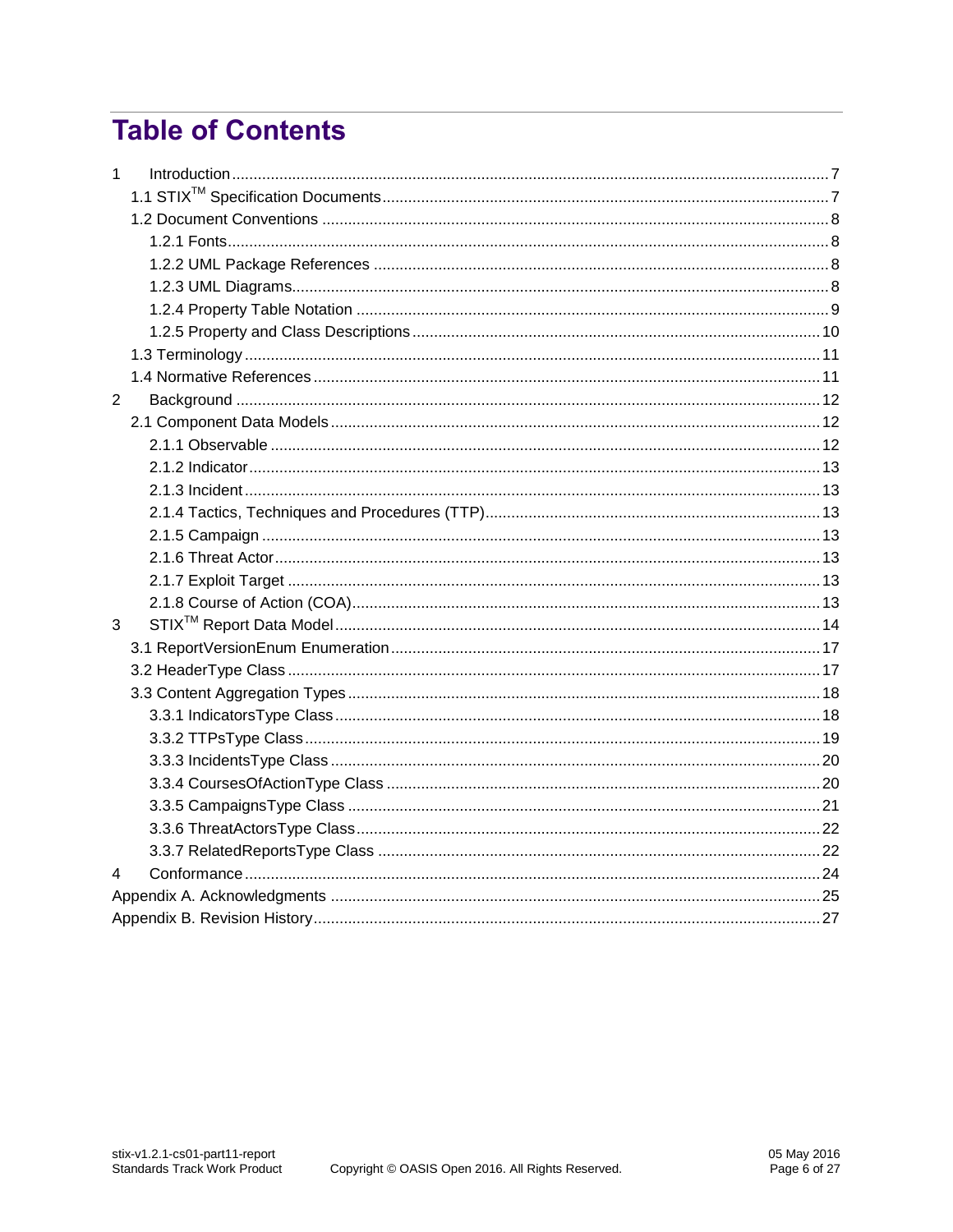# <span id="page-6-0"></span>**1 Introduction**

[All text is normative unless otherwise labeled]

The Structured Threat Information Expression (STIX™) framework defines nine top-level component data models: Observable<sup>1</sup>, Indicator, Incident, TTP, ExploitTarget, CourseOfAction, Campaign, ThreatActor, and Report. This document serves as the specification for the STIX Report data model.

As defined within the STIX language, the Report construct defines a contextual wrapper for a grouping of STIX content, which could include content specified using any of the other eight top-level constructs, or even other related Reports.

In Section **[1.1](#page-6-1)** we discuss additional specification documents, in Section **[1.2](#page-7-0)** we provide document conventions, and in Section **[1.3](#page-10-0)** we provide terminology. References are given in Section **[1.4](#page-10-1)**. In Section **[2](#page-11-0)**, we give background information to help the reader better understand the specification details that are provided later in the document. We present the Report data model specification details in Section **[3](#page-13-0)** and conformance information in Section **[4](#page-23-0)**.

# <span id="page-6-1"></span>**1.1 STIXTM Specification Documents**

The STIX specification consists of a formal UML model and a set of textual specification documents that explain the UML model. Specification documents have been written for each of the key data models that compose the full STIX UML model.

The *[STIX Version 1.2.1 Part 1: Overview](#page-0-0)* document provides a comprehensive overview of the full set of STIX data models, which in addition to the nine top-level component data models mentioned in the Introduction, includes a core data model, a common data model, a cross-cutting data marking data model, various extension data models, and a set of default controlled vocabularies. *[STIX Version 1.2.1](#page-0-0)  [Part 1: Overview](#page-0-0)* also summarizes the relationship of STIX to other languages and outlines general STIX data model conventions.

**[Figure 1-1](#page-6-2)** illustrates the [set of specification documents](#page-0-0) that are available. The color black is used to indicate the specification overview document, altered shading differentiates the overarching Core and Common data models from the supporting data models (vocabularies, data marking, and default extensions), and the color white indicates the component data models. The solid grey color denotes the overall STIX Language UML model. This Report specification document is highlighted in its associated color (see Section **[1.2.3.3](#page-8-1)**). For a list of all STIX documents and related information sources, please see *[STIX Version 1.2.1 Part 1: Overview](#page-0-0)*.



<span id="page-6-2"></span>*Figure 1-1. STIXTM Language v1.2.1 specification documents*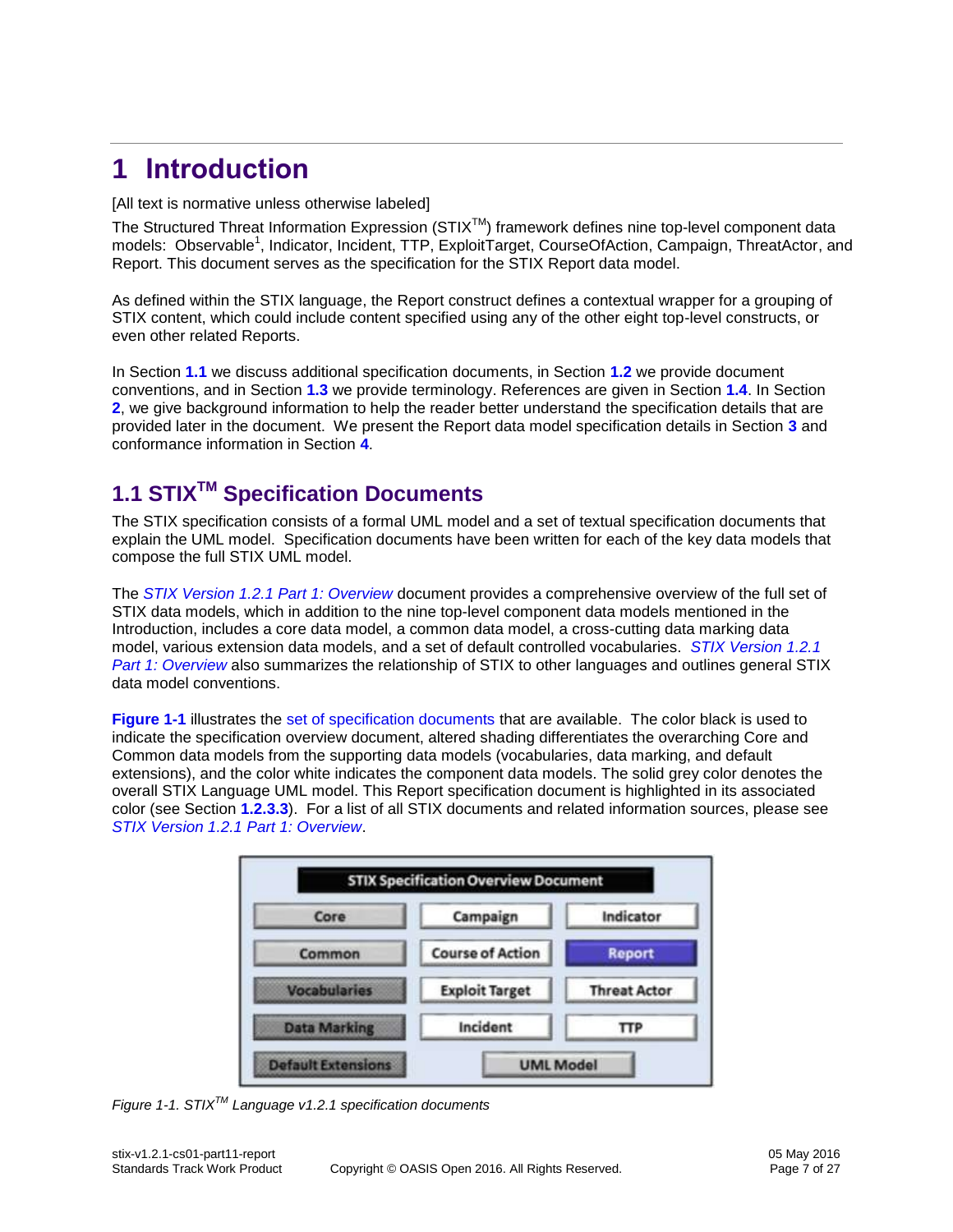## <span id="page-7-0"></span>**1.2 Document Conventions**

The following conventions are used in this document.

### <span id="page-7-1"></span>**1.2.1 Fonts**

The following font and font style conventions are used in the document:

 Capitalization is used for STIX high level concepts, which are defined in *[STIX Version 1.2.1 Part](#page-0-0)  [1: Overview](#page-0-0)*.

Examples: Indicator, Course of Action, Threat Actor

• The Courier New font is used for writing UML objects.

Examples: RelatedIndicatorsType, stixCommon:StatementType

Note that all high level concepts have a corresponding UML object. For example, the Course of Action high level concept is associated with a UML class named, CourseOfActionType.

 The '*italic'* font (with single quotes) is used for noting actual, explicit values for STIX Language properties. The *italic* font (without quotes) is used for noting example values.

Example: *'PackageIntentVocab-1.0,' high, medium, low*

### <span id="page-7-2"></span>**1.2.2 UML Package References**

Each STIX data model is captured in a different UML package (e.g., Core package, Campaign package, etc.) where the packages together compose the full STIX UML model. To refer to a particular class of a specific package, we use the format package prefix:class, where package prefix corresponds to the appropriate UML package. *[STIX Version 1.2.1 Part 1: Overview](#page-0-0)* contains a list of the packages used by the Report data model, along with the associated prefix notations, descriptions, examples.

Note that in this specification document, we do not explicitly specify the package prefix for any classes that originate from the Report data model.

### <span id="page-7-3"></span>**1.2.3 UML Diagrams**

This specification makes use of UML diagrams to visually depict relationships between STIX Language constructs. Note that the diagrams have been extracted directly from the full UML model for STIX; they have not been constructed purely for inclusion in the specification documents. Typically, diagrams are included for the primary class of a data model, and for any other class where the visualization of its relationships between other classes would be useful. This implies that there will be very few diagrams for classes whose only properties are either a data type or a class from the STIX Common data model. Other diagrams that are included correspond to classes that specialize a superclass and abstract or generalized classes that are extended by one or more subclasses.

In UML diagrams, classes are often presented with their attributes elided, to avoid clutter. The fully described class can usually be found in a related diagram. A class presented with an empty section at the bottom of the icon indicates that there are no attributes other than those that are visualized using associations.

### **1.2.3.1 Class Properties**

Generally, a class property can be shown in a UML diagram as either an attribute or an association (i.e., the distinction between attributes and associations is somewhat subjective). In order to make the size of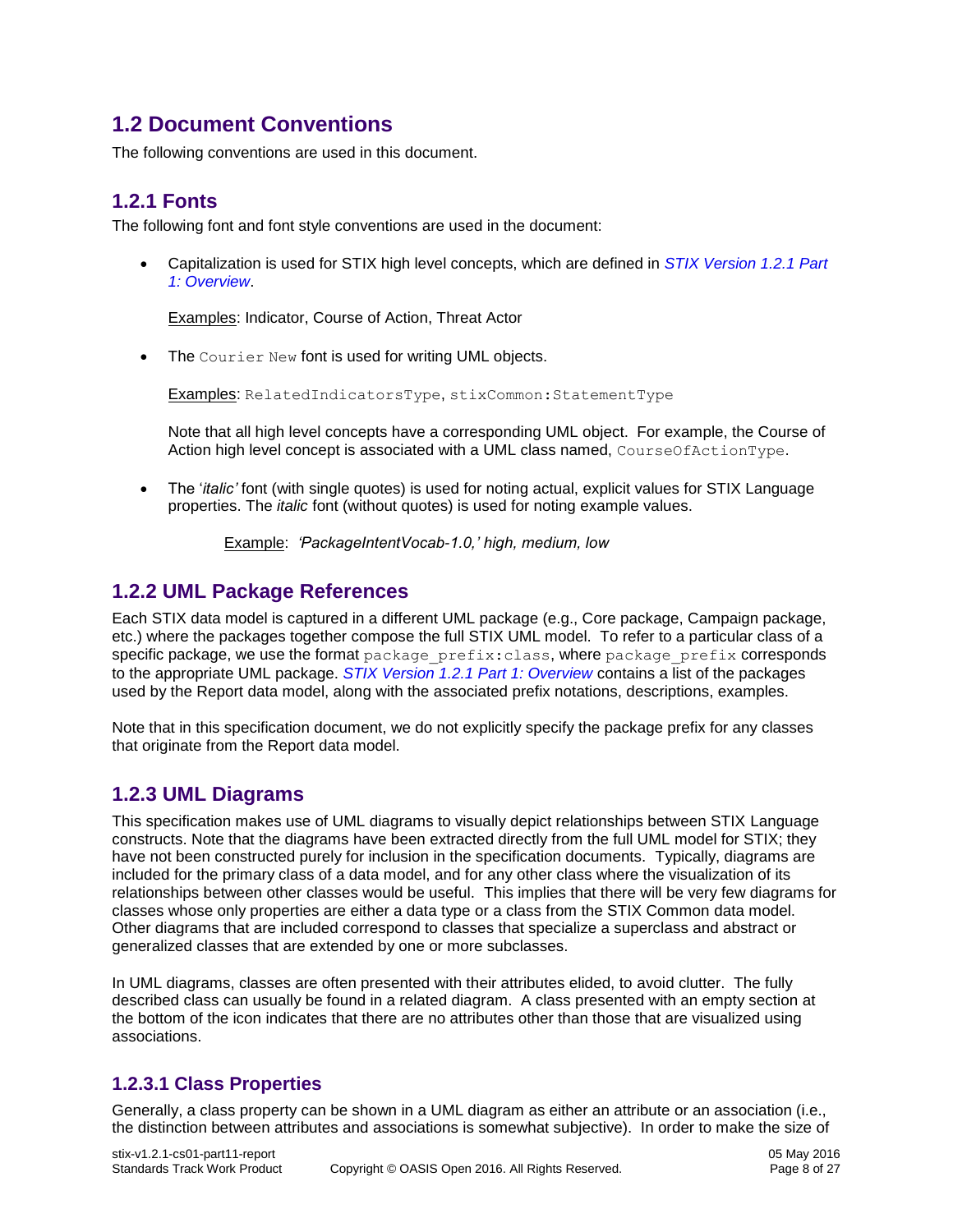UML diagrams in the specifications manageable, we have chosen to capture most properties as attributes and to capture only higher level properties as associations, especially in the main top-level component diagrams. In particular, we will always capture properties of UML data types as attributes. For example, properties of a class that are identifiers, titles, and timestamps will be represented as attributes.

### **1.2.3.2 Diagram Icons and Arrow Types**

Diagram icons are used in a UML diagram to indicate whether a shape is a class, enumeration or data type, and decorative icons are used to indicate whether an element is an attribute of a class or an enumeration literal. In addition, two different arrow styles indicate either a directed association relationship (regular arrowhead) or a generalization relationship (triangle-shaped arrowhead). The icons and arrow styles we use are shown and described in **[Table 1-1](#page-8-2)**[.](#page-8-2)

<span id="page-8-2"></span>*Table 1-1. UML diagram icons*

| <b>Icon</b> | <b>Description</b>                                                                                                                                                                                |
|-------------|---------------------------------------------------------------------------------------------------------------------------------------------------------------------------------------------------|
|             | This diagram icon indicates a class. If the name is<br>in italics, it is an abstract class.                                                                                                       |
| 4E Z        | This diagram icon indicates an enumeration.                                                                                                                                                       |
| сгаз        | This diagram icon indicates a data type.                                                                                                                                                          |
|             | This decorator icon indicates an attribute of a<br>class. The green circle means its visibility is public.<br>If the circle is red or yellow, it means its visibility is<br>private or protected. |
|             | This decorator icon indicates an enumeration<br>literal.                                                                                                                                          |
|             | This arrow type indicates a directed association<br>relationship.                                                                                                                                 |
|             | This arrow type indicates a generalization<br>relationship.                                                                                                                                       |

### <span id="page-8-1"></span>**1.2.3.3 Color Coding**

The shapes of the UML diagrams are color coded to indicate the data model associated with a class. The colors used in the Report specification are illustrated via exemplars in **[Figure 1-2](#page-8-3)**.



<span id="page-8-3"></span>*Figure 1-2. Data model color coding*

## <span id="page-8-0"></span>**1.2.4 Property Table Notation**

Throughout Section **[3](#page-13-0)**, tables are used to describe the properties of each data model class. Each property table consists of a column of names to identify the property, a type column to reflect the datatype of the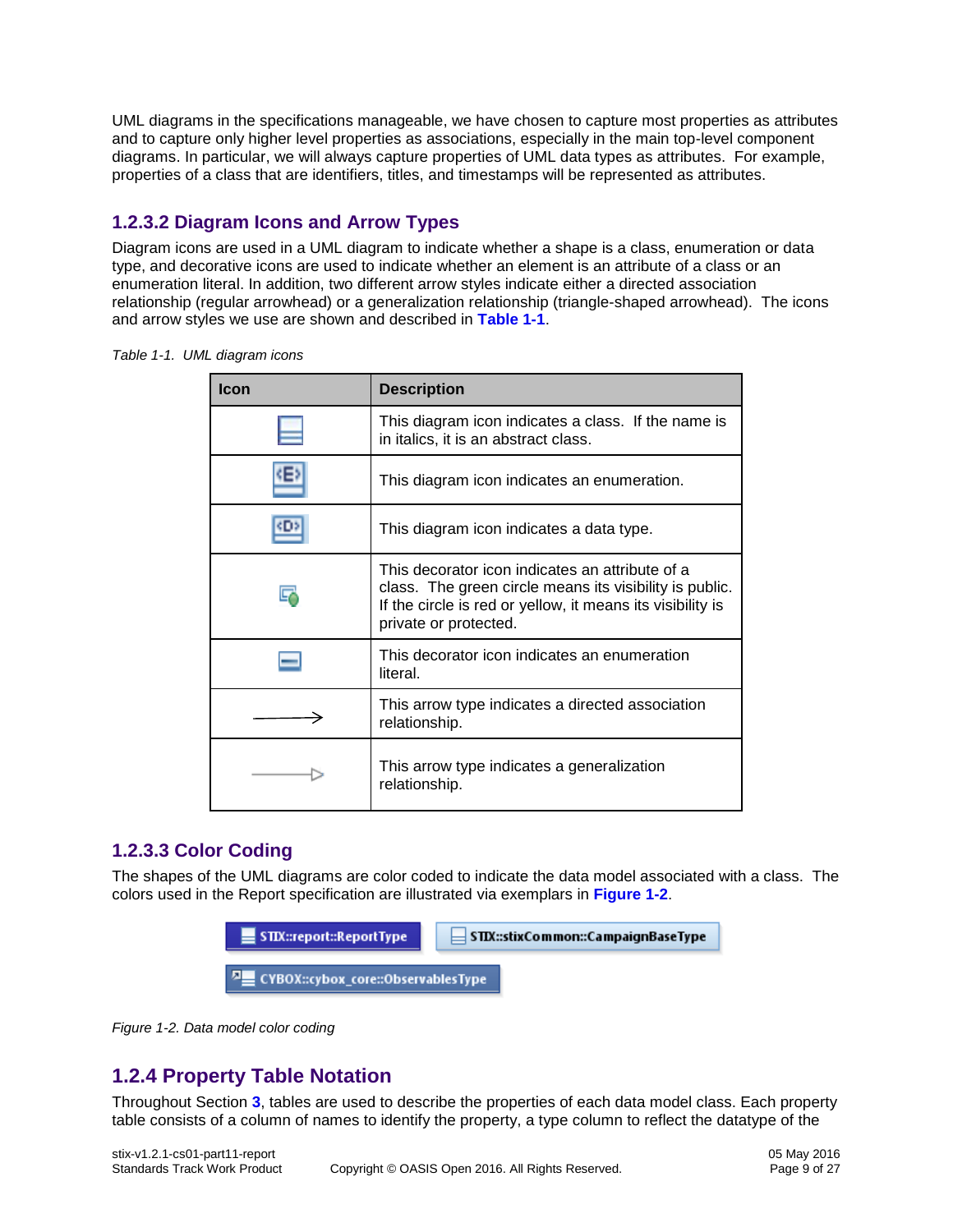property, a multiplicity column to reflect the allowed number of occurrences of the property, and a description column that describes the property. Package prefixes are provided for classes outside of the Report data model (see Section **[1.2.2](#page-7-2)**).

Note that if a class is a specialization of a superclass, only the properties that constitute the specialization are shown in the property table (i.e., properties of the superclass will not be shown). However, details of the superclass may be shown in the UML diagram.

In addition, properties that are part of a "choice" relationship (e.g., Prop1 OR Prop2 is used but not both) will be denoted by a unique letter subscript (e.g.,  $AP|Call_A, Code_B$ ) and single logic expression in the Multiplicity column. For example, if there is a choice of property  $APICall_A$  and  $Code_B$ , the expression " $A(1)|B(0..1)$ " will indicate that the API Call property can be chosen with multiplicity 1 or the Code property can be chosen with multiplicity 0 or 1.

### <span id="page-9-0"></span>**1.2.5 Property and Class Descriptions**

Each class and property defined in STIX is described using the format, "The X property verb Y." For example, in the specification for the STIX Indicator, we write, "The id property specifies a globally unique identifier for the kill chain instance." In fact, the verb "specifies" could have been replaced by any number of alternatives: "defines," "describes," "contains," "references," etc.

However, we thought that using a wide variety of verb phrases might confuse a reader of a specification document because the meaning of each verb could be interpreted slightly differently. One the other hand, we didn't want to use a single, generic verb, such as "describes," because although the different verb choices may or may not be meaningful from an implementation standpoint, a distinction could be useful to those interested in the modeling aspect of STIX.

Consequently, we have chosen to use the three verbs, defined as follows, in class and property descriptions:

| <b>Verb</b>                                                                                                                                                                                      | <b>STIX Definition</b>                                                                                                                                                                                                                                 |  |  |
|--------------------------------------------------------------------------------------------------------------------------------------------------------------------------------------------------|--------------------------------------------------------------------------------------------------------------------------------------------------------------------------------------------------------------------------------------------------------|--|--|
| captures                                                                                                                                                                                         | Used to record and preserve information without implying anything about the<br>structure of a class or property. Often used for properties that encompass<br>general content. This is the least precise of the three verbs.                            |  |  |
| Examples:                                                                                                                                                                                        |                                                                                                                                                                                                                                                        |  |  |
|                                                                                                                                                                                                  | The Source property characterizes the source of the sighting information.<br>Examples of details captured include identitifying characteristics, time-related<br>attributes, and a list of the tools used to collect the information.                  |  |  |
|                                                                                                                                                                                                  | The Description property captures a textual description of the Indicator.                                                                                                                                                                              |  |  |
| Describes the distinctive nature or features of a class or property. Often used to<br>describe classes and properties that themselves comprise one or more other<br>characterizes<br>properties. |                                                                                                                                                                                                                                                        |  |  |
|                                                                                                                                                                                                  | Examples:                                                                                                                                                                                                                                              |  |  |
|                                                                                                                                                                                                  | The Confidence property characterizes the level of confidence in the accuracy<br>of the overall content captured in the Incident.                                                                                                                      |  |  |
|                                                                                                                                                                                                  | The ActivityType class characterizes basic information about an activity a<br>defender might use in response to a Campaign.                                                                                                                            |  |  |
| specifies                                                                                                                                                                                        | Used to clearly and precisely identify particular instances or values associated<br>with a property. Often used for properties that are defined by a controlled<br>vocabulary or enumeration; typically used for properties that take on only a single |  |  |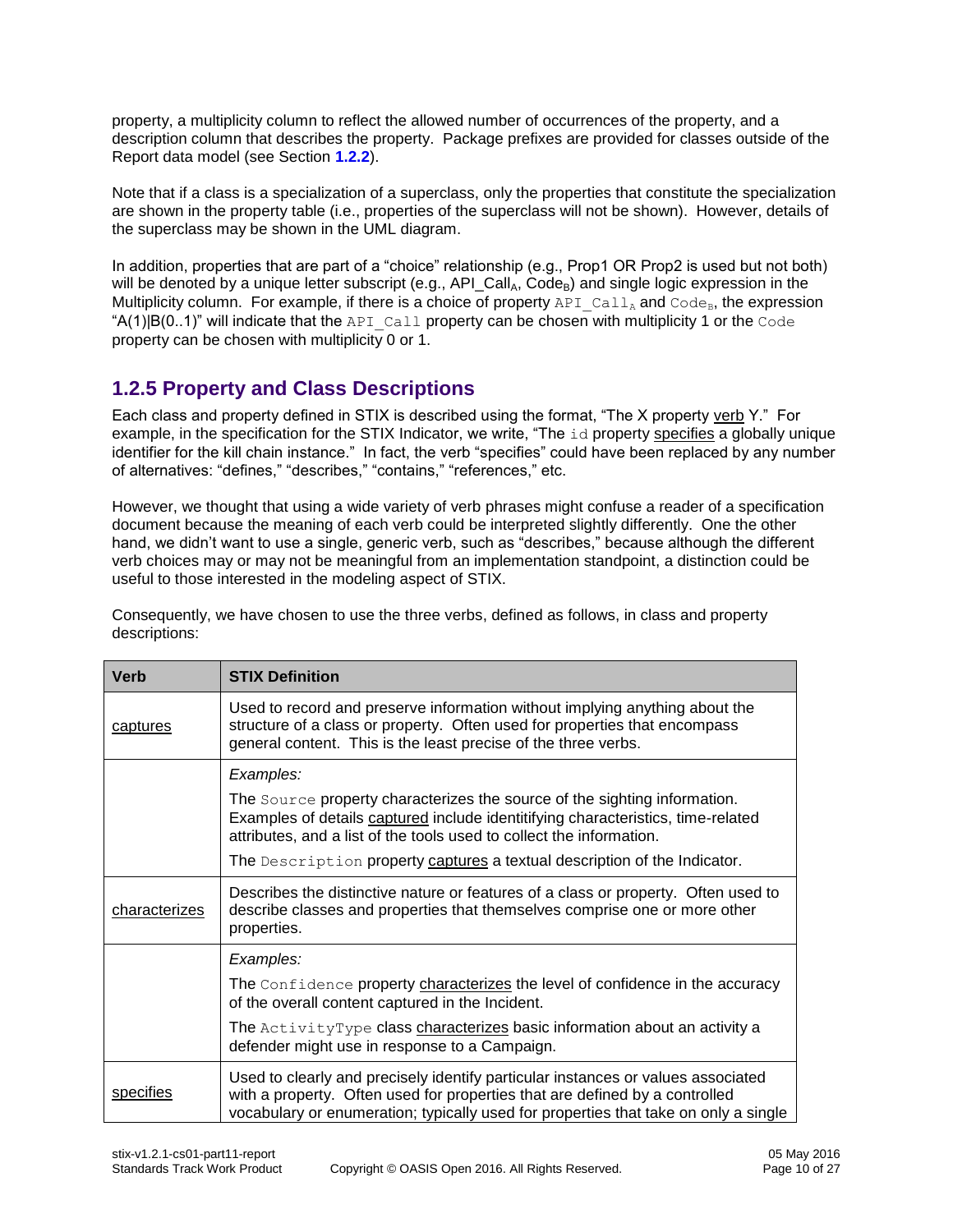| value.                                                                                                                                                 |
|--------------------------------------------------------------------------------------------------------------------------------------------------------|
| Example:                                                                                                                                               |
| The version property specifies the version identifier of the STIX Campaign data<br>model used to capture the information associated with the Campaign. |

# <span id="page-10-0"></span>**1.3 Terminology**

The key words "MUST", "MUST NOT", "REQUIRED", "SHALL", "SHALL NOT", "SHOULD", "SHOULD NOT", "RECOMMENDED", "MAY", and "OPTIONAL" in this document are to be interpreted as described in **[\[RFC2119\]](#page-10-2)**.

# <span id="page-10-1"></span>**1.4 Normative References**

<span id="page-10-2"></span>**[RFC2119]** Bradner, S., "Key words for use in RFCs to Indicate Requirement Levels", BCP 14, RFC 2119, March 1997. [http://www.ietf.org/rfc/rfc2119.txt.](http://www.ietf.org/rfc/rfc2119.txt)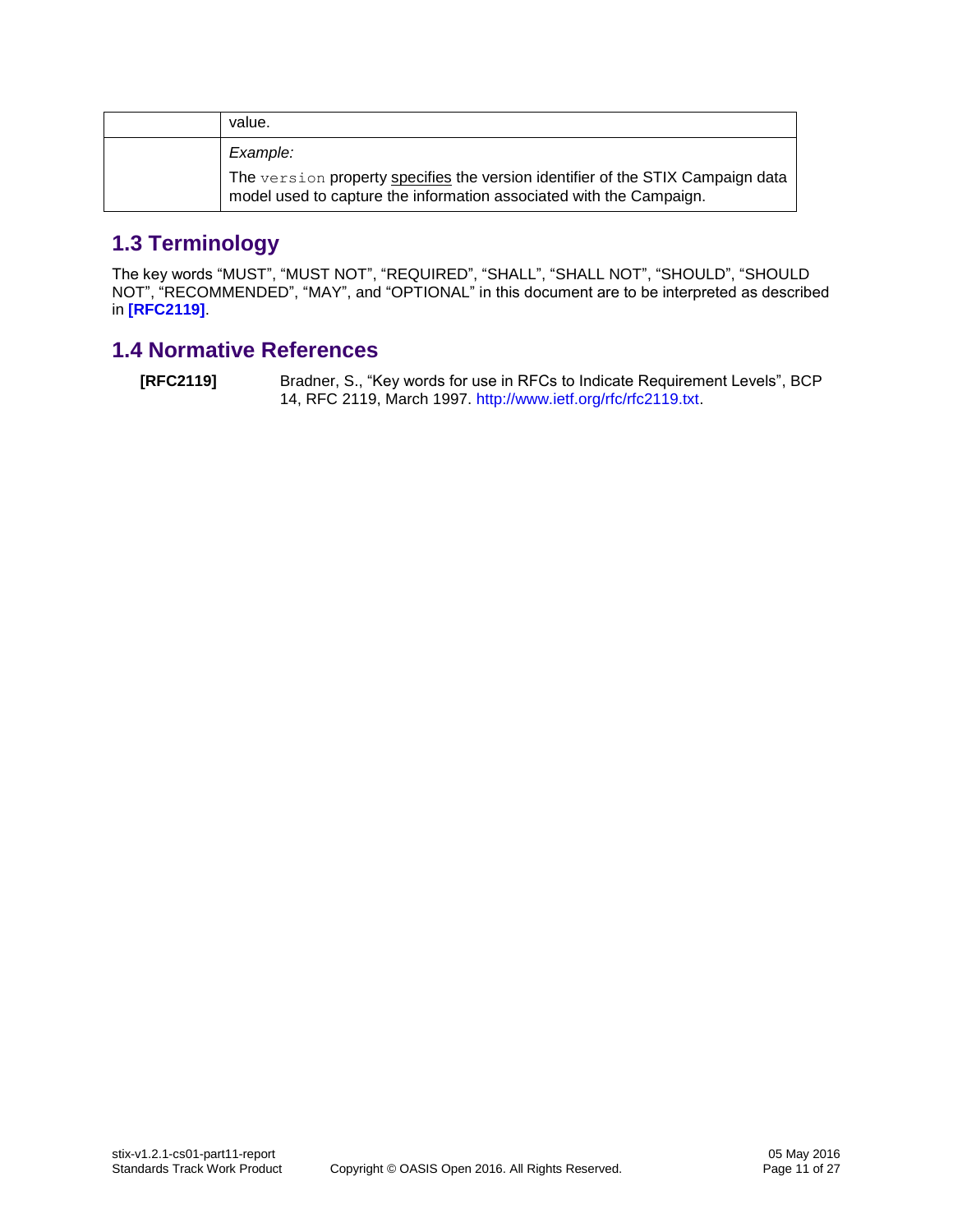# <span id="page-11-0"></span>**2 Background**

In this section, we provide high level information about the Report data model that is useful to fully understand the specification details given in Section **[3](#page-13-0)**.

As illustrated in **[Figure 2-1](#page-11-3)**, the STIX Report data model leverages all eight of the other top-level component data models and acts as a contextual wrapper for a grouping of the associated constructs (which can include related Report constructs). As stated in Section **[1.1](#page-6-1)**, each of these top-level components is defined in a separate specification document.



#### <span id="page-11-3"></span>*Figure 2-1. A Report*

An aggregation of content using a Report instance is an assertion that the content is somehow contextually related. The nature of the shared context can be characterized using the Title, Intent, Description, and Short\_Description properties of the HeaderType class (see Section **[3.2](#page-16-1)**).

### <span id="page-11-1"></span>**2.1 Component Data Models**

Individual component data models define objects specific to each of the other top-level STIX component construct: Observable; Indicator; Incident; Tactics, Techniques, and Procedures (TTPs); Exploit Target; Course of Action (COA); Campaign; and Threat Actor. These data models each provide the capability to fully express information about their targeted conceptual area. In the STIX framework, they are all optional and may be used separately or in concert, as appropriate, using whichever components and architectural relationships that are relevant for a given use case.

In the subsections below, a brief description is given for each component data model as well as a reference to the data model's individual specification document.

### <span id="page-11-2"></span>**2.1.1 Observable**

A STIX Observable (as defined with the [CybOX Language\)](#page-1-0) represents stateful properties or measurable events pertinent to the operation of computers and networks. Implicit in this is a practical need for descriptive capability of two forms of observables: "observable instances" and "observable patterns." Observable instances represent actual specific observations that took place in the cyber domain. The property details of this observation are specific and unambiguous. Observable patterns represent conditions for a potential observation that may occur in the future or may have already occurred and exists in a body of observable instances. These conditions may be anything from very specific concrete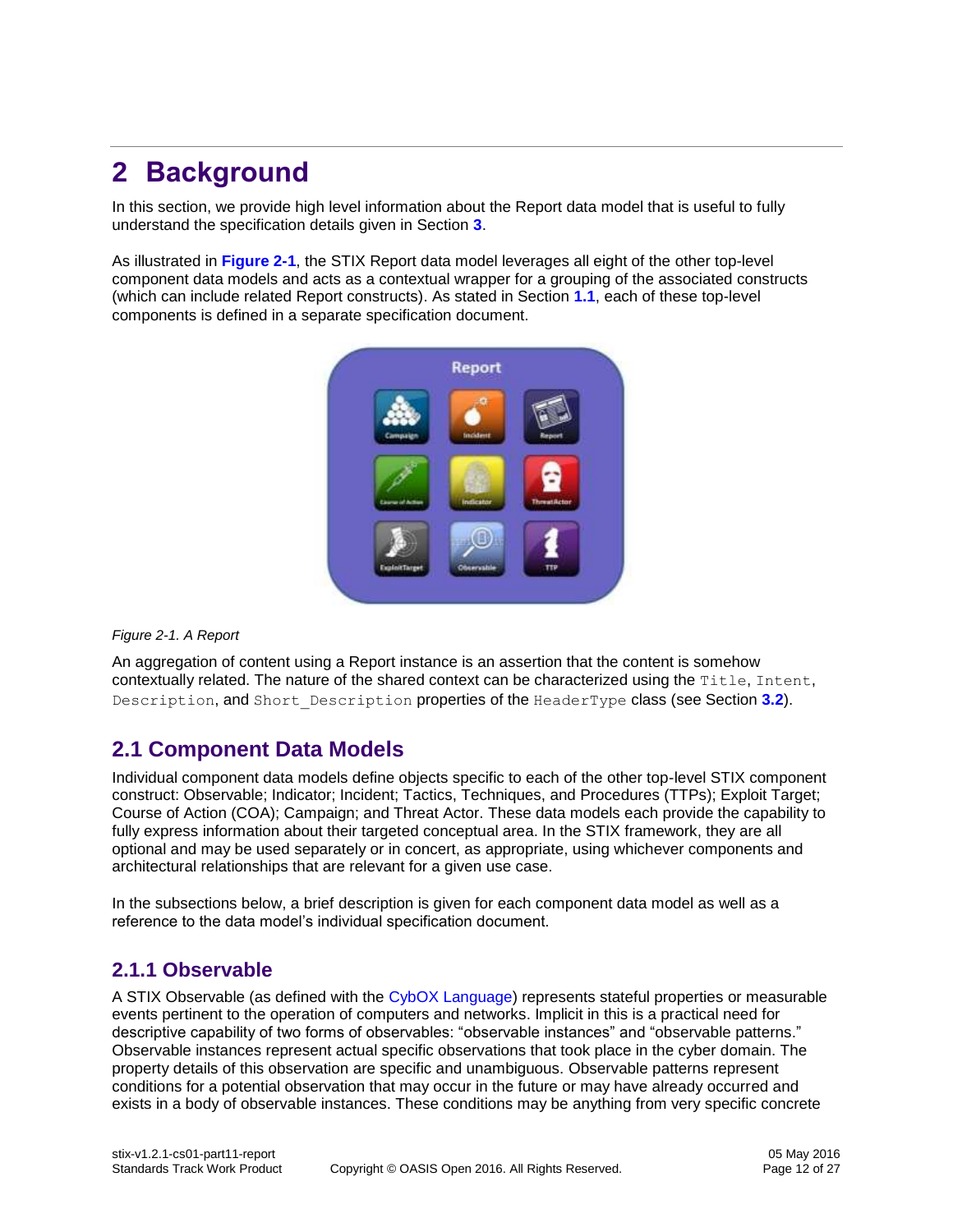patterns that would match very specific observable instances to more abstract generalized patterns that have the potential to match against a broad range of potential observable instances.

### <span id="page-12-0"></span>**2.1.2 Indicator**

A STIX Indicator conveys specific Observable patterns combined with contextual information intended to represent artifacts and/or behaviors of interest within a cyber security context. Please see *[STIX Version](#page-0-0)  [1.2.1 Part 4: Indicator](#page-0-0)* for details.

### <span id="page-12-1"></span>**2.1.3 Incident**

A STIX Incident corresponds to sets of related security events affecting an organization, along with information discovered or decided during an incident response investigation. Please see *[STIX Version](#page-0-0)  [1.2.1 Part 6: Incident](#page-0-0)* for details.

### <span id="page-12-2"></span>**2.1.4 Tactics, Techniques and Procedures (TTP)**

A STIX Tactics, Techniques, and Procedures (TTP) is used to represent the behavior or modus operandi of cyber adversaries. Please see *[STIX Version 1.2.1 Part 5: TTP](#page-0-0)* for details.

### <span id="page-12-3"></span>**2.1.5 Campaign**

A STIX [Campaign](http://stixproject.github.io/data-model/1.1.1/campaign/CampaignType) represents a set of TTPs, Incidents, or Threat Actors that together express a common intent or desired effect. Please see *[STIX Version 1.2.1 Part 8: Campaign](#page-0-0)* for details.

### <span id="page-12-4"></span>**2.1.6 Threat Actor**

A STIX Threat Actor is a characterization of a malicious actor (or adversary) representing a cyber attack threat including presumed intent and historically observed behavior. Please see *[STIX Version 1.2.1 Part](#page-0-0)  [7: Threat Actor](#page-0-0)* for details.

### <span id="page-12-5"></span>**2.1.7 Exploit Target**

A STIX Exploit Target conveys information about a vulnerability, weakness, or misconfiguration in software, systems, networks, or configurations that may be targeted for exploitation by an adversary. Please see *[STIX Version 1.2.1 Part 10: Exploit Target](#page-0-0)* for details.

### <span id="page-12-6"></span>**2.1.8 Course of Action (COA)**

A STIX [Course of Action](http://stixproject.github.io/data-model/1.1.1/coa/CourseOfActionType) (COA) is used to convey information about courses of action that may be taken either in response to an attack or as a preventative measure prior to an attack. Please see *[STIX Version](#page-0-0)  [1.2.1 Part 9: Course of Action](#page-0-0)* for details.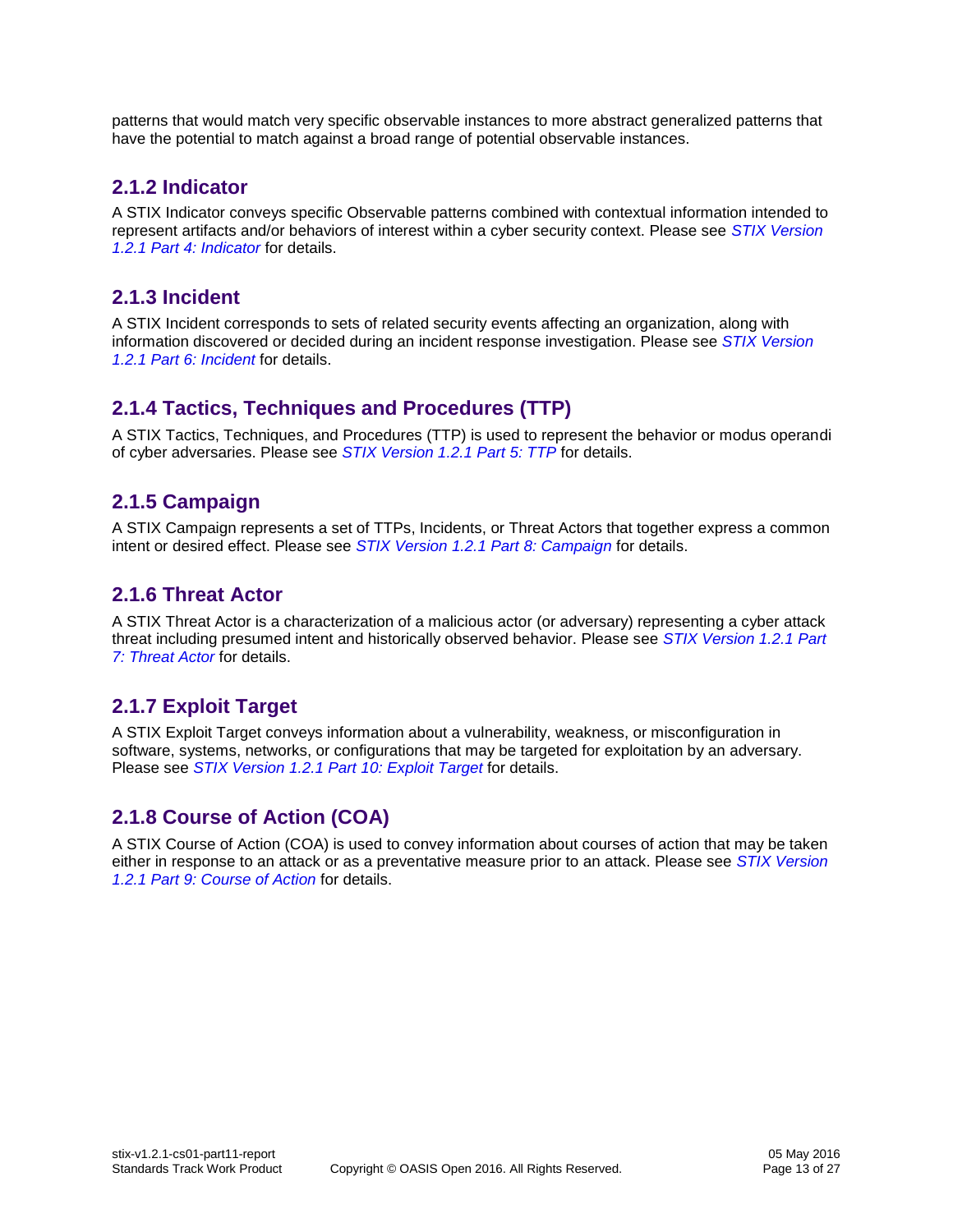# **3 STIXTM Report Data Model**

The primary class of the STIX Report package is the ReportType class, which defines a contextual wrapper for a grouping of STIX content. Similar to the primary classes of all of the component data models in STIX, the ReportType class extends a base class defined in the STIX Common data model; more specifically, it extends the ReportBaseType base class, which provides the essential identifier  $(id)$  and identifier reference (idref) properties.

The relationship between the ReportType class and the ReportBaseType base class, as well as the properties of the ReportType class, are illustrated in the UML diagram given in **[Figure 3-1](#page-14-0)** on page **[15](#page-14-0)**.

The property table, which includes property descriptions and corresponds to the UML diagram given in **[Figure 3-1](#page-14-0)**, is provided in **[Table 3-1](#page-14-1)**.

<span id="page-13-0"></span>All classes defined in the Report data model are described in detail in Sections **[3.2](#page-16-2)** and **[3.3](#page-17-2)**. Details are not provided for classes defined in non-Report data models; instead, the reader is refered to the corresponding data model specification as indicated by the package prefix specified in the Type column of the table.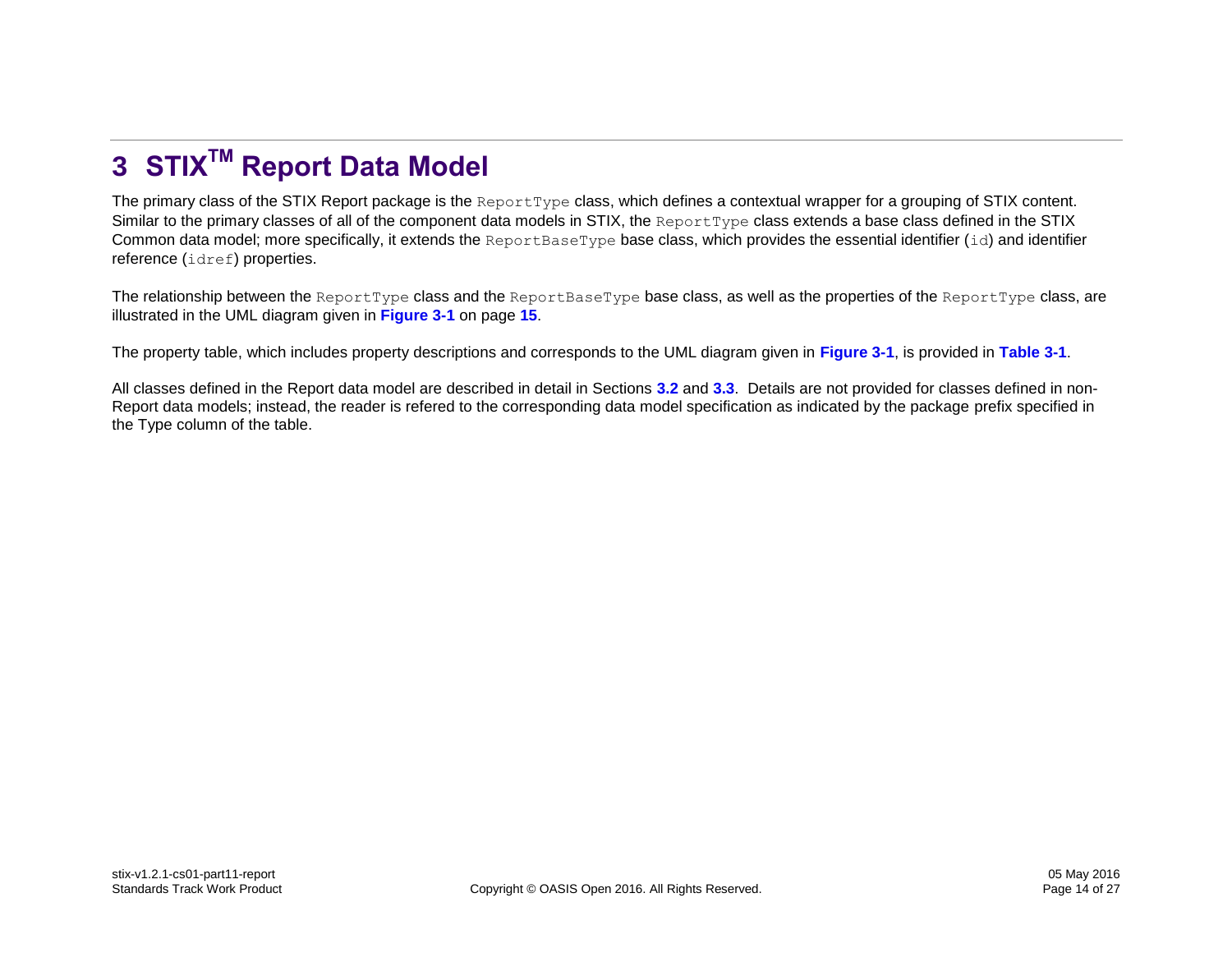

#### <span id="page-14-0"></span>*Figure 3-1. UML diagram of the ReportType class*

<span id="page-14-1"></span>*Table 3-1. Properties of the ReportType class*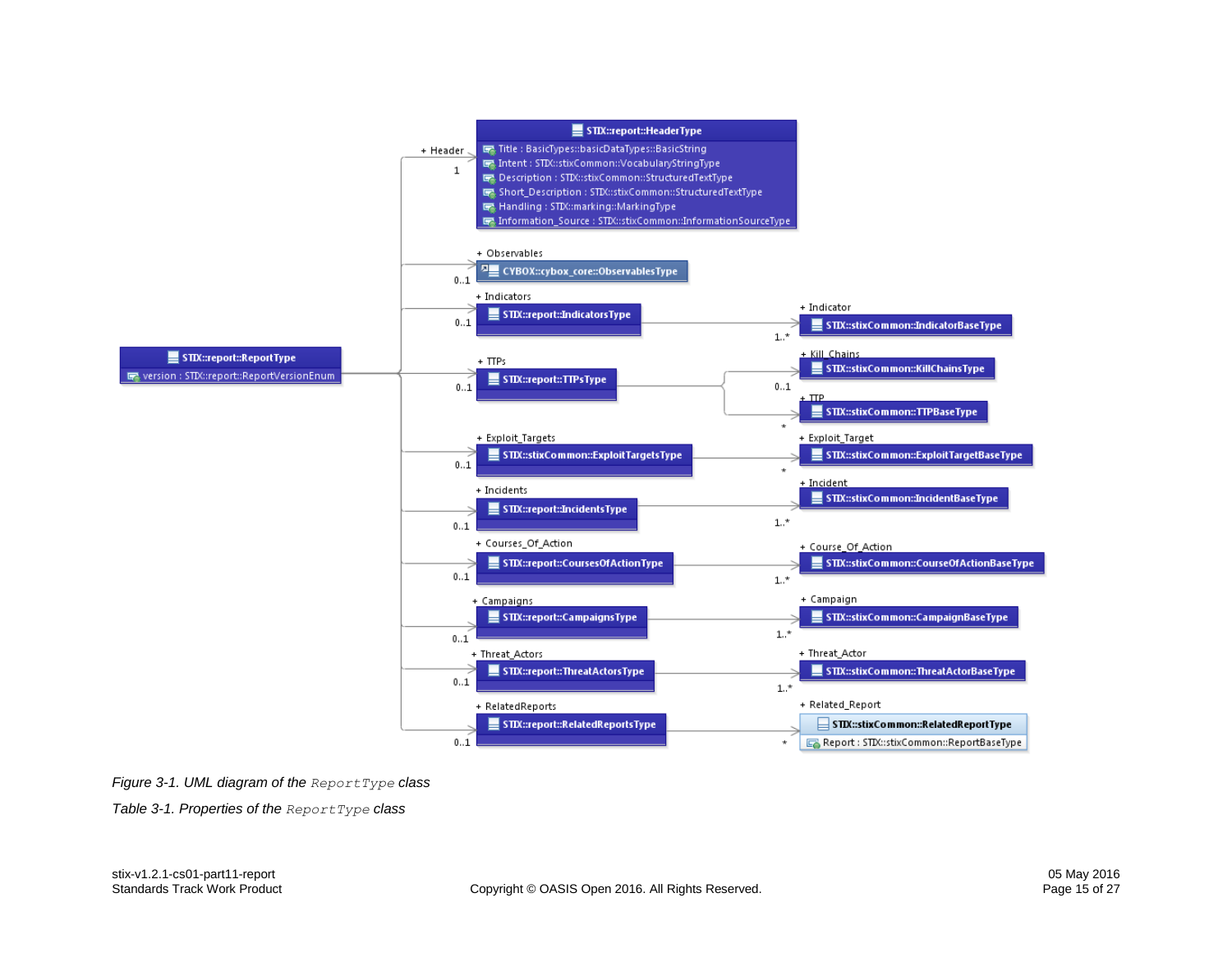| <b>Name</b>              | <b>Type</b>                    | <b>Multiplicity</b> | <b>Description</b>                                                                                                                                                |
|--------------------------|--------------------------------|---------------------|-------------------------------------------------------------------------------------------------------------------------------------------------------------------|
| version                  | ReportVersionEnum              | 0.1                 | The version property specifies the version number of the<br>STIX Report data model for STIX v1.2.1 used to capture the<br>information associated with the Report. |
| <b>Header</b>            | HeaderType                     | 0.1                 | The Header property characterizes the contextual information<br>for this grouping of STIX content.                                                                |
| <b>Observables</b>       | cybox:ObservablesType          | 0.1                 | The Observables property specifies a set of one or more<br>cyber observables.                                                                                     |
| <b>Indicators</b>        | IndicatorsType                 | 0.1                 | The Indicators property specifies a set of one or more<br>cyber threat Indicators.                                                                                |
| <b>TTPs</b>              | TTPsType                       | 0.1                 | The TTPs property specifies a set of one or more cyber threat<br>adversary Tactics, Techniques or Procedures.                                                     |
| <b>Exploit_Targets</b>   | stixCommon: ExploitTargetsType | 0.1                 | The Exploit Targets property specifies a set of one or<br>more potential targets for exploitation.                                                                |
| <b>Incidents</b>         | IncidentsType                  | 0.1                 | The Incidents property specifies a set of one or more cyber<br>threat Incidents.                                                                                  |
| <b>Courses Of Action</b> | CoursesOfActionType            | 0.1                 | The Courses Of Action property specifies a set of one or<br>more Courses of Action to be taken in regards to one of more<br>cyber threats.                        |
| Campaigns                | CampaignsType                  | 0.1                 | The Campaigns property specifies a set of one or more cyber<br>threat Campaigns.                                                                                  |
| <b>Threat_Actors</b>     | ThreatActorsType               | 0.1                 | The Threat Actors property specifies a set of one or more<br>cyber Threat Actors.                                                                                 |
| <b>Related_Reports</b>   | RelatedReportsType             | 0.1                 | The Related Reports property specifies a set of one or<br>more other Reports related to this Report.                                                              |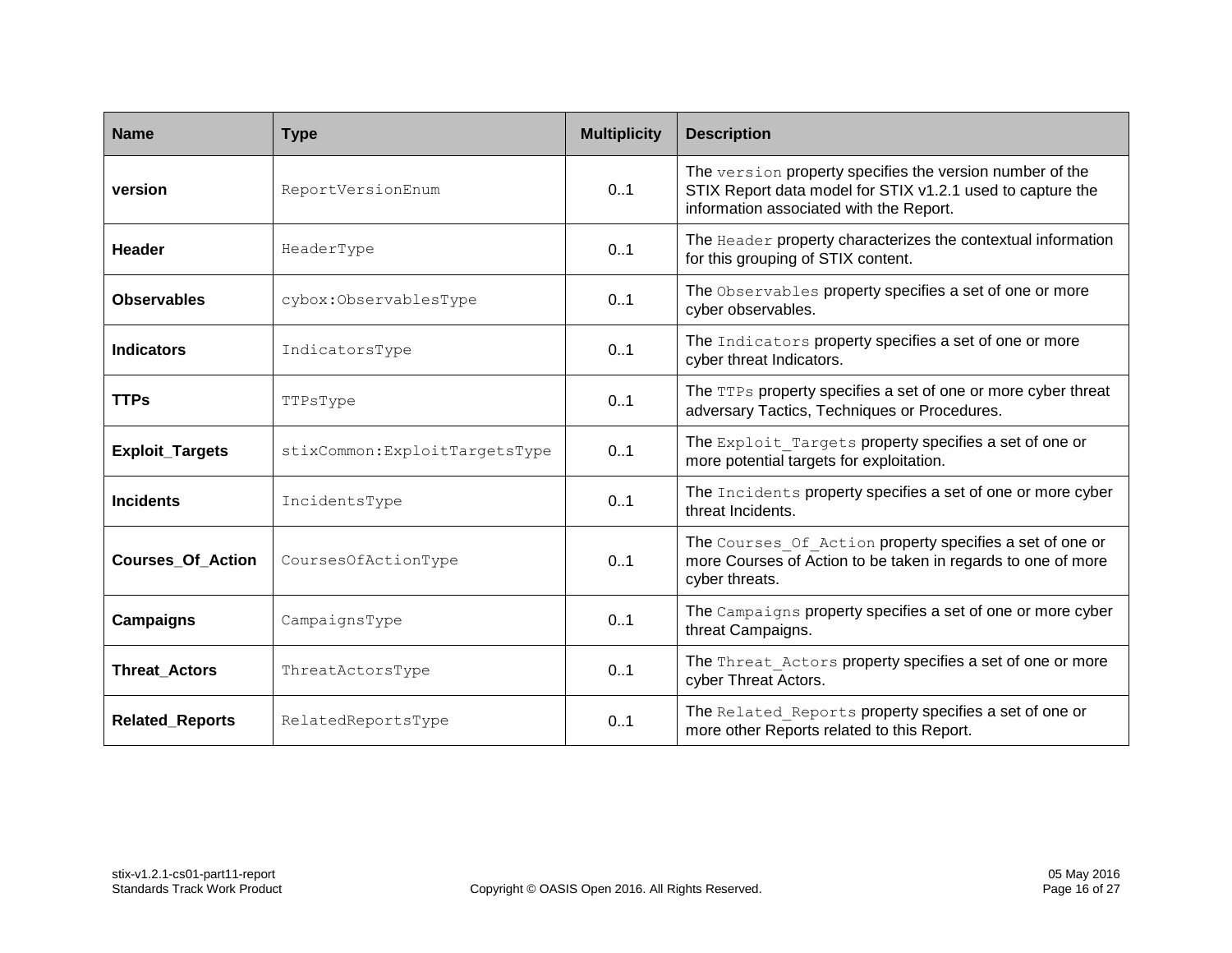# **3.1 ReportVersionEnum Enumeration**

The ReportVersionEnum enumeration is an inventory of all versions of the Report data model for STIX version 1.2.1. The enumeration literals are given in **[Table 3-2](#page-16-3)**.

<span id="page-16-3"></span>*Table 3-2. Literals of the ReportVersionEnum enumeration*

| <b>Enumeration Literal</b> | <b>Description</b>                |  |
|----------------------------|-----------------------------------|--|
| stix-1.2.1                 | Report data model for STIX v1.2.1 |  |

### <span id="page-16-2"></span>**3.2 HeaderType Class**

<span id="page-16-0"></span>The HeaderType class provides a structure for characterizing the contextual information of a Report.

The property table of the HeaderType class is given in **[Table 3-3](#page-16-4)**.

<span id="page-16-4"></span>*Table 3-3. Properties of the HeaderType class*

<span id="page-16-1"></span>

| <b>Name</b> | <b>Type</b>                         | <b>Multiplicity</b> | <b>Description</b>                                                                                                                                                                                                                                                                                                                                                                                                                                                                                                                                                                                                                                      |
|-------------|-------------------------------------|---------------------|---------------------------------------------------------------------------------------------------------------------------------------------------------------------------------------------------------------------------------------------------------------------------------------------------------------------------------------------------------------------------------------------------------------------------------------------------------------------------------------------------------------------------------------------------------------------------------------------------------------------------------------------------------|
| Title       | basicDataTypes: BasicString         | 01                  | The Title property captures a title for the Report and reflects<br>what the content producer thinks the Report as a whole should be<br>called. The Title property is typically used by humans to<br>reference a particular Report; however, it is not suggested for<br>correlation.                                                                                                                                                                                                                                                                                                                                                                     |
| Intent      | stixCommon:<br>VocabularyStringType | $0.1$ *             | The Intent property specifies the intended purpose(s) or use(s)<br>for the Report. Examples of potential purposes are collective<br>threat intelligence, campaign characterization and malware<br>samples (these specific values are only provided to help explain<br>the property: they are neither recommended types nor<br>necessarily part of any existing vocabulary). The content creator<br>may choose any arbitrary value or may constrain the set of<br>possible values by referencing an externally-defined vocabulary<br>or leveraging a formally defined vocabulary extending from the<br>stixCommon: ControlledVocabularyStringType class. |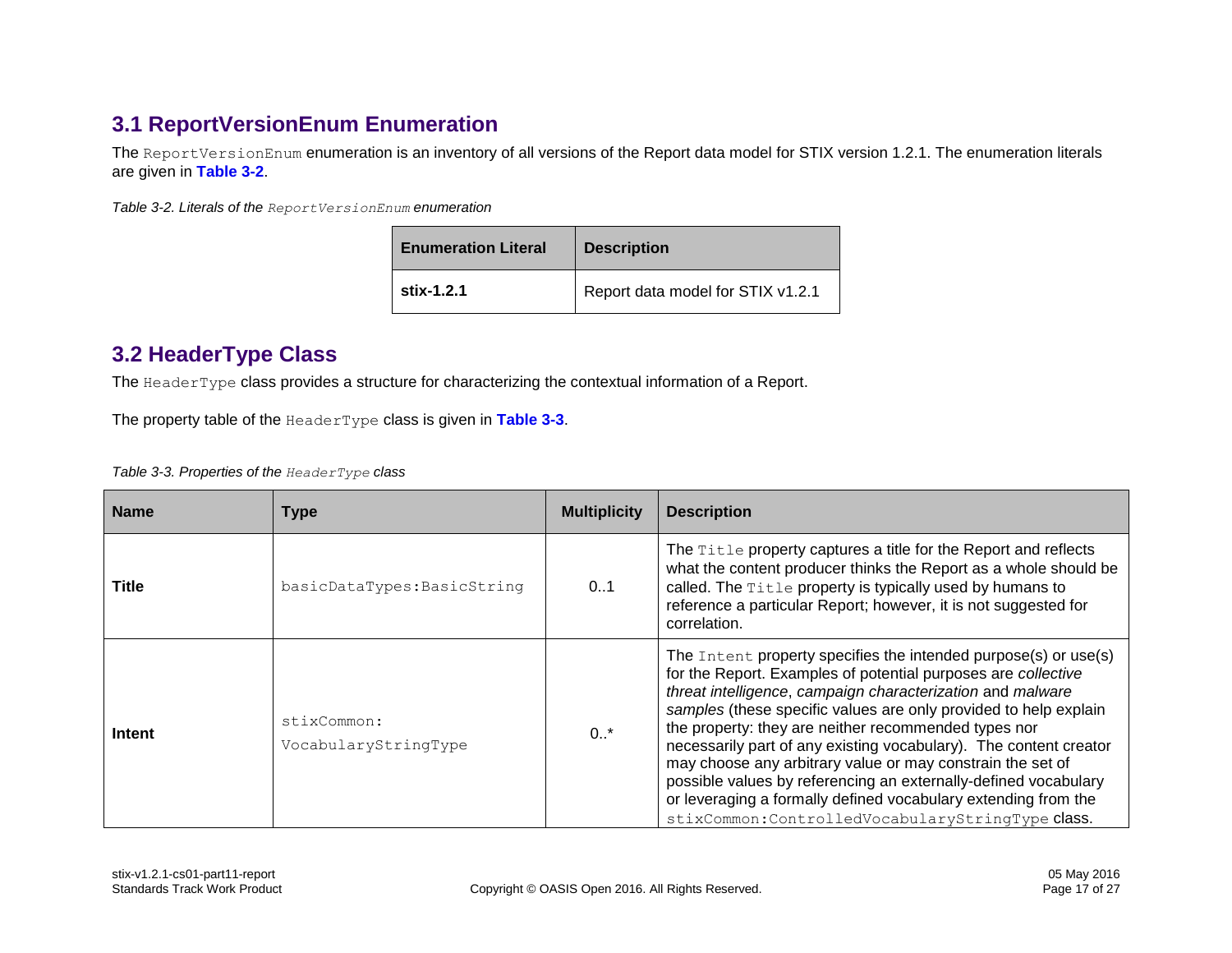|                           |                                      |        | The STIX default vocabulary class for use in this property is<br>'ReportIntentVocab-1.0'.                                                                                                                                                                                                                                           |
|---------------------------|--------------------------------------|--------|-------------------------------------------------------------------------------------------------------------------------------------------------------------------------------------------------------------------------------------------------------------------------------------------------------------------------------------|
| <b>Description</b>        | stixCommon:<br>StructuredTextType    | $0.1*$ | The Description property captures a textual description of the<br>Report. Any length is permitted. Optional formatting is supported<br>via the structuring format property of the<br>StructuredTextType class.                                                                                                                      |
| <b>Short_Description</b>  | stixCommon:<br>StructuredTextType    | $0.1*$ | The Short Description property captures a short textual<br>description of the Report. This property is secondary and should<br>only be used if the Description property is already populated<br>and another, shorter description is available.                                                                                      |
| <b>Handling</b>           | marking: Marking Type                | 0.1    | The Handling property specifies the appropriate data handling<br>markings for the properties of this Report. The marking scope is<br>limited to the Report and the content it contains. Note that data<br>handling markings can also be specified at a higher level.                                                                |
| <b>Information Source</b> | stixCommon:<br>InformationSourceType | 0.1    | The Information Source property characterizes the source of<br>the Report and all of its contained information unless that<br>information specifies a different source. Examples of details<br>captured include identitifying characteristics, time-related<br>attributes, and a list of the tools used to collect the information. |

## <span id="page-17-2"></span>**3.3 Content Aggregation Types**

Each component type has an associated aggregation class that has one main property – a set of instances of that component type whether directly specified or included via reference. The aggregation class for Observables, cybox core:ObservablesType, is defined in the CybOX [specification documents.](#page-1-1)

### **3.3.1 IndicatorsType Class**

The IndicatorsType class specifies a set of one or more cyber threat Indicators.

The properties of the IndicatorsType class are given in **[Table 3-4](#page-17-3)**.

<span id="page-17-3"></span><span id="page-17-1"></span><span id="page-17-0"></span>*Table 3-4. Properties of the IndicatorsType class*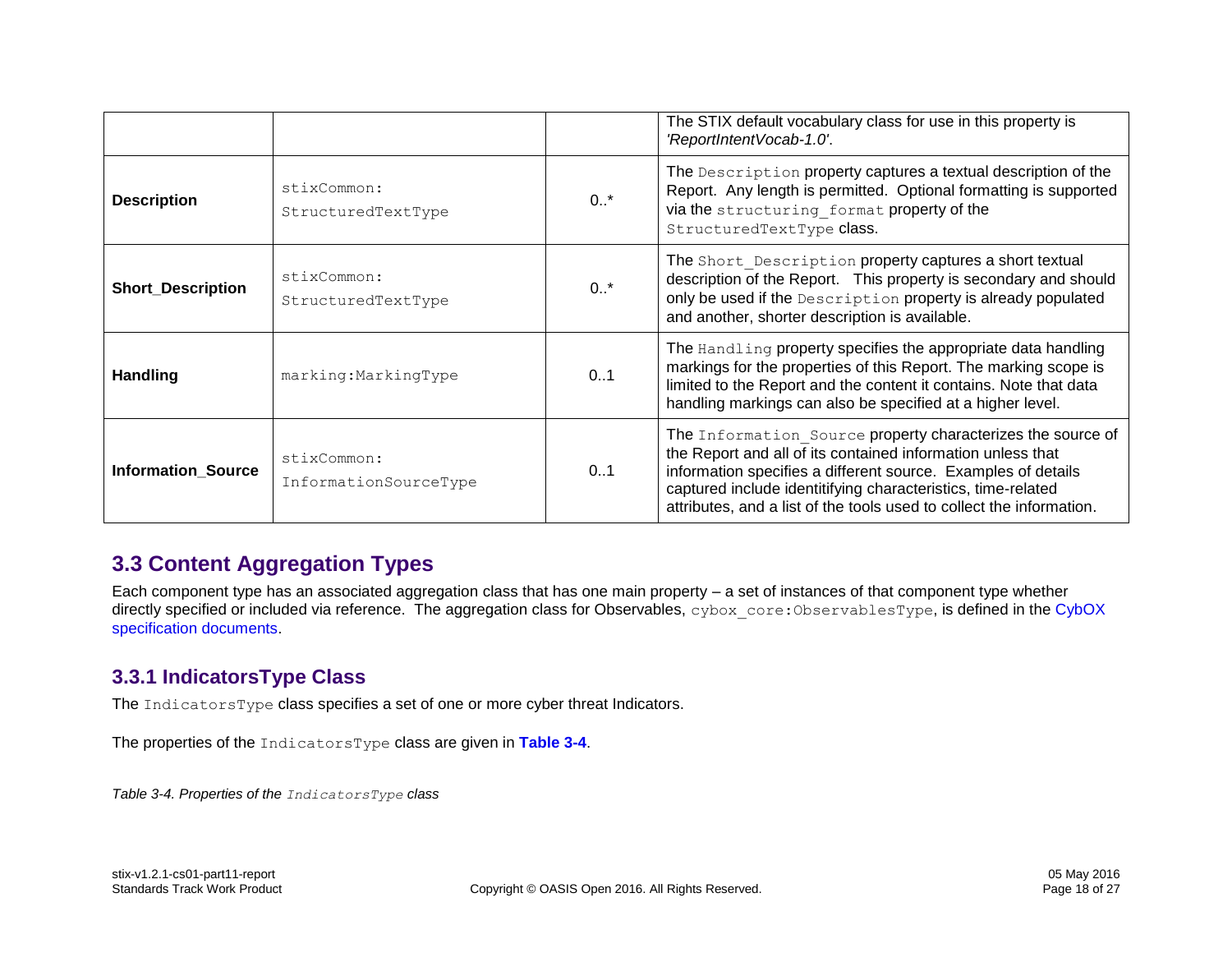| <b>Name</b> | Type                          | <b>Multiplicity</b> | <b>Description</b>                                                                                                                                                                                                                                                                                                                                                                                                                                                                                                                                                                                                                                                                   |
|-------------|-------------------------------|---------------------|--------------------------------------------------------------------------------------------------------------------------------------------------------------------------------------------------------------------------------------------------------------------------------------------------------------------------------------------------------------------------------------------------------------------------------------------------------------------------------------------------------------------------------------------------------------------------------------------------------------------------------------------------------------------------------------|
| Indicator   | stixCommon: IndicatorBaseType | 1.1                 | The Indicator property characterizes a cyber threat Indicator. The<br>stixCommon: IndicatorBaseType class is a minimal base class<br>that is intended to be extended. The default and strongly<br>recommended class to fully implement an Indicator is the<br>indicator: IndicatorType class defined in STIX Version 1.2.1<br>Part 4: Indicator. Base classes are used to minimize<br>interdependence between STIX components, not to enable or<br>encourage conflicting syntactic variation. However, through the use<br>of the idref property, a reference to an Indicator defined elsewhere<br>can be specified via the direct use of the<br>stixCommon: IndicatorBaseType class. |

### **3.3.2 TTPsType Class**

The TTPsType class specifies a set of zero or more cyber threat TTPs.

The property table of the TTPsType class is given in **[Table 3-5](#page-18-1)**.

<span id="page-18-1"></span>*Table 3-5. Properties of the TTPsType class*

<span id="page-18-0"></span>

| <b>Name</b> | Type                   | <b>Multiplicity</b> | <b>Description</b>                                                                                                                                                                                                                                                                                                                                                                                                                                                                                                                                                                                                                                                   |
|-------------|------------------------|---------------------|----------------------------------------------------------------------------------------------------------------------------------------------------------------------------------------------------------------------------------------------------------------------------------------------------------------------------------------------------------------------------------------------------------------------------------------------------------------------------------------------------------------------------------------------------------------------------------------------------------------------------------------------------------------------|
| <b>TTP</b>  | stixCommon:TTPBaseType | 0.7                 | The TTP property characterizes a cyber threat adversary Tactic,<br>Technique or Procedure (TTP). The stixCommon: TTPBaseType class<br>is a minimal base class that is intended to be extended. The default and<br>strongly recommended class to fully implement a TTP is the<br>ttp: TTPType class defined in STIX Version 1.2.1 Part 5: TTP. Base<br>classes are used to minimize interdependence between STIX<br>components, not to enable or encourage conflicting syntactic variation.<br>However, through the use of the idref property, a reference to a TTP<br>defined elsewhere can be specified via the direct use of the<br>stixCommon: TTPBaseType class. |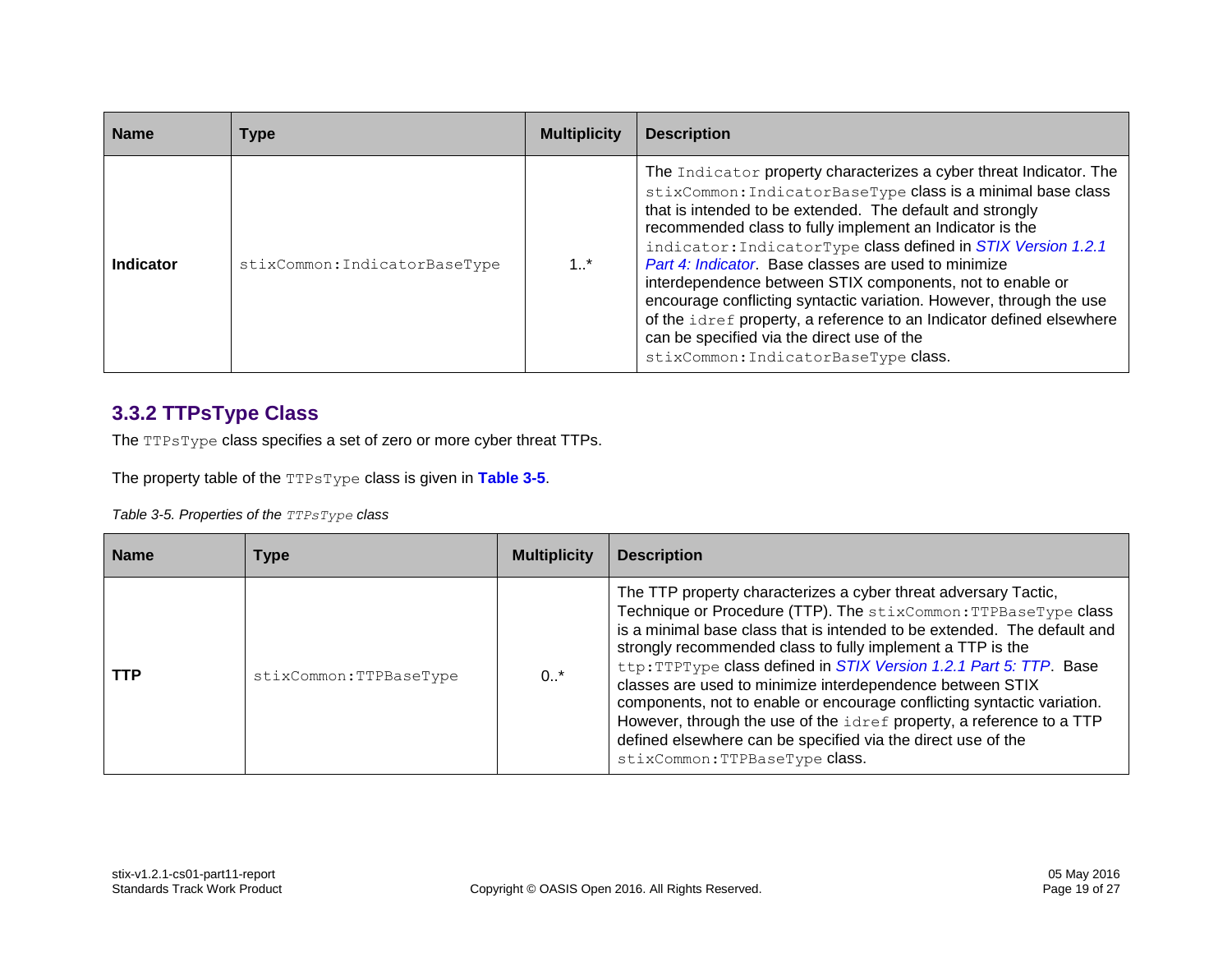### **3.3.3 IncidentsType Class**

The IncidentsType class specifies a set of one or more cyber threat Incidents.

The properties of the IncidentsType class are given in **[Table 3-6](#page-19-2)**.

<span id="page-19-2"></span>*Table 3-6. Properties of the IncidentsType class*

| <b>Name</b>     | <b>Type</b>                  | <b>Multiplicity</b> | <b>Description</b>                                                                                                                                                                                                                                                                                                                                                                                                                                                                                                                                                                                                                                                               |
|-----------------|------------------------------|---------------------|----------------------------------------------------------------------------------------------------------------------------------------------------------------------------------------------------------------------------------------------------------------------------------------------------------------------------------------------------------------------------------------------------------------------------------------------------------------------------------------------------------------------------------------------------------------------------------------------------------------------------------------------------------------------------------|
| <b>Incident</b> | stixCommon: IncidentBaseType | 1.1                 | The Incident property characterizes a cyber threat Incident. The<br>stixCommon: IncidentBaseType class is a minimal base class that is<br>intended to be extended. The default and strongly recommended class to<br>fully implement an Incident is the incident: IncidentType class<br>defined in <i>STIX Version 1.2.1 Part 6: Incident</i> . Base classes are used to<br>minimize interdependence between STIX components, not to enable or<br>encourage conflicting syntactic variation. However, through the use of the<br>idref property, a reference to an Incident defined elsewhere can be<br>specified via the direct use of the stixCommon: IncidentBaseType<br>class. |

### <span id="page-19-0"></span>**3.3.4 CoursesOfActionType Class**

The CoursesOfActionType class specifies a set of one or more actions that could be taken in regard to cyber threats.

The properties of the CoursesOfActionType class are given in **[Table 3-7](#page-19-3)**.

<span id="page-19-3"></span><span id="page-19-1"></span>*Table 3-7. Properties of the CoursesOfActionType class*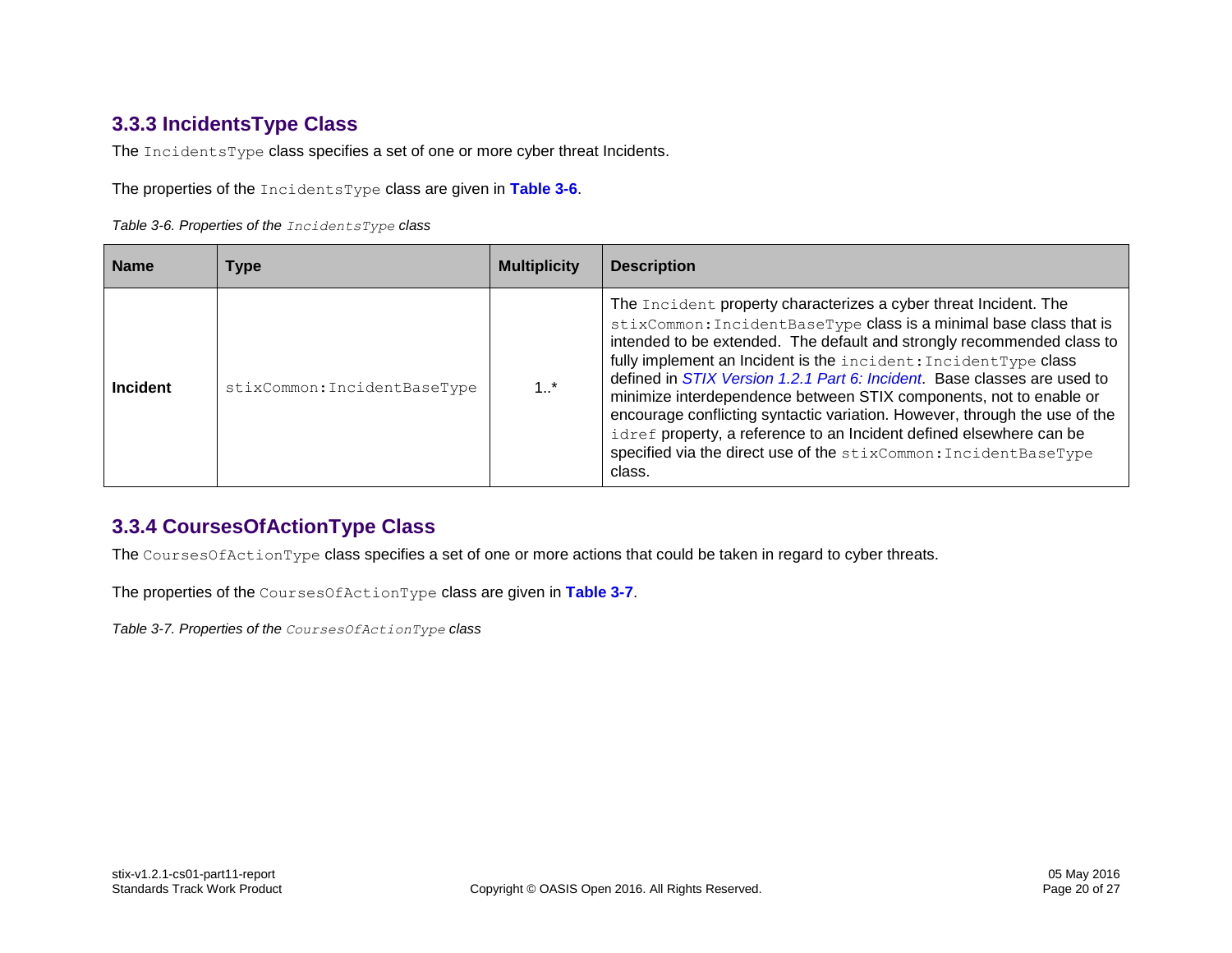| <b>Name</b>             | Type                                  | <b>Multiplicity</b> | <b>Description</b>                                                                                                                                                                                                                                                                                                                                                                                                                                                                                                                                                                                                                                                                                                                                                           |
|-------------------------|---------------------------------------|---------------------|------------------------------------------------------------------------------------------------------------------------------------------------------------------------------------------------------------------------------------------------------------------------------------------------------------------------------------------------------------------------------------------------------------------------------------------------------------------------------------------------------------------------------------------------------------------------------------------------------------------------------------------------------------------------------------------------------------------------------------------------------------------------------|
| <b>Course Of Action</b> | stixCommon:<br>CourseOfActionBaseType | $1.1$ *             | The Course Of Action property characterizes a Course of Action that<br>could be taken in regard to one of more cyber threats. The<br>stixCommon: CourseOfActionBaseType class is a minimal base<br>class that is intended to be extended. The default and strongly<br>RECOMMENDED class to fully implement a Course of Action is the<br>coa: CourseOfActionType class defined in STIX Version 1.2.1 Part 9:<br>Course of Action. Base classes are used to minimize interdependence<br>between STIX components, not to enable or encourage conflicting<br>syntactic variation. However, through the use of the idref property, a<br>reference to a Course of Action defined elsewhere can be specified via<br>the direct use of the stixCommon: CourseOfActionBaseType class. |

### **3.3.5 CampaignsType Class**

The CampaignsType class specifies a set of one or more cyber threat Campaigns.

The properties of the CampaignsType class are given in **[Table 3-8](#page-20-1)**.

<span id="page-20-1"></span>*Table 3-8. Properties of the CampaignsType class*

<span id="page-20-0"></span>

| <b>Name</b> | <b>Type</b>                  | <b>Multiplicity</b> | <b>Description</b>                                                                                                                                                                                                                                                                                                                                                                                                                                                                                                                                                                                                                                                     |
|-------------|------------------------------|---------------------|------------------------------------------------------------------------------------------------------------------------------------------------------------------------------------------------------------------------------------------------------------------------------------------------------------------------------------------------------------------------------------------------------------------------------------------------------------------------------------------------------------------------------------------------------------------------------------------------------------------------------------------------------------------------|
| Campaign    | stixCommon: CampaignBaseType | $1_{}$ *            | The Campaign property characterizes a cyber threat Campaign. The<br>stixCommon: CampaignBaseType class is a minimal base class that is<br>intended to be extended. The default and strongly recommended class to<br>fully implement a Campaign is the campaign: CampaignType class<br>defined in STIX Version 1.2.1 Part 8: Campaign. Base classes are used to<br>minimize interdependence between STIX components, not to enable or<br>encourage conflicting syntactic variation. However, through the use of the<br>idref property, a reference to a Campaign defined elsewhere can be<br>specified via the direct use of the stixCommon: CampaignBaseType<br>class. |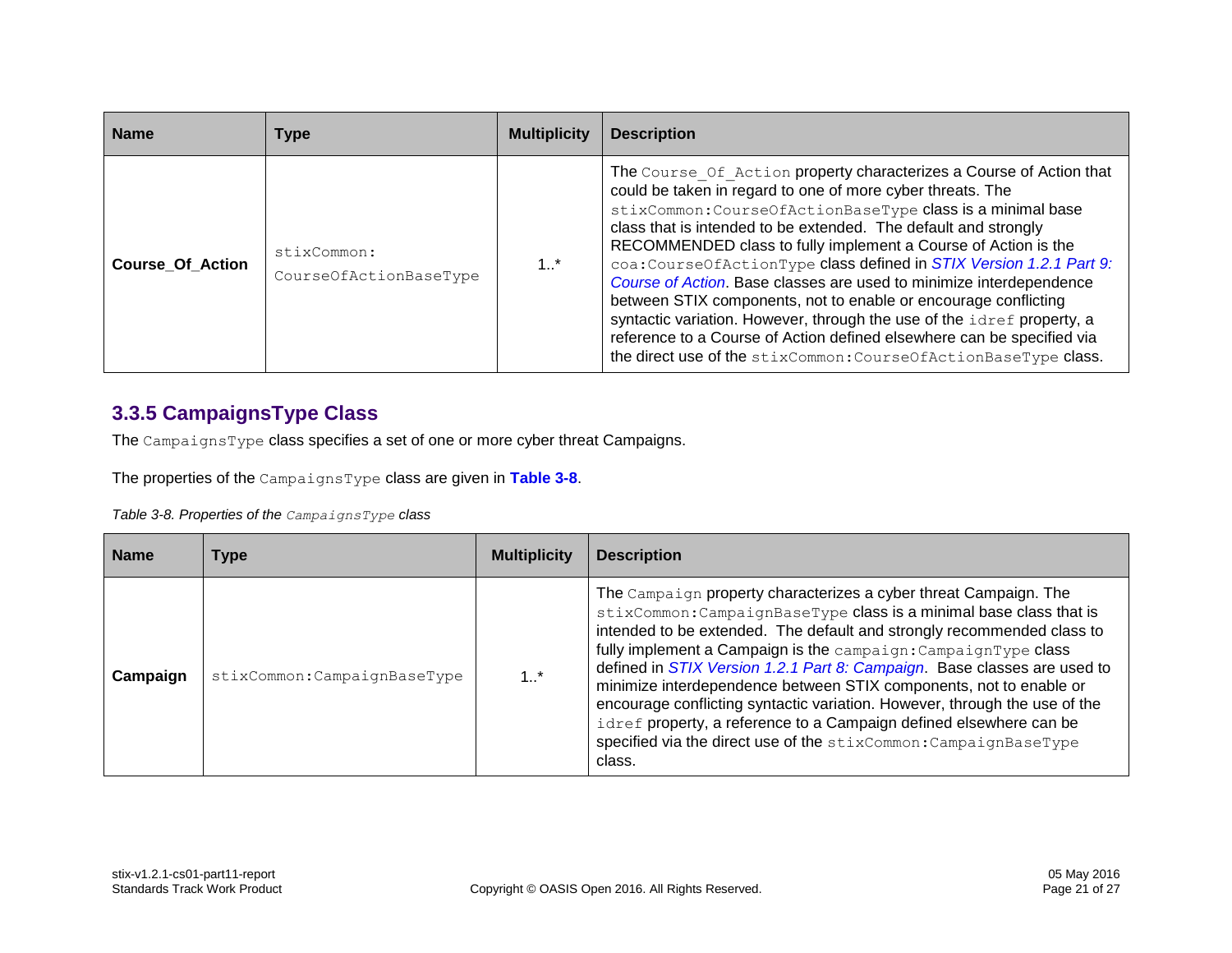### **3.3.6 ThreatActorsType Class**

The ThreatActorsType class specifies a set of one or more cyber Threat Actors.

The property table of the ThreatActorsType class is given in **[Table 3-9](#page-21-2)**.

<span id="page-21-2"></span>*Table 3-9. Properties of the ThreatActorsType class*

| <b>Name</b>         | Type                           | <b>Multiplicity</b> | <b>Description</b>                                                                                                                                                                                                                                                                                                                                                                                                                                                                                                                                                                                                                                                                    |
|---------------------|--------------------------------|---------------------|---------------------------------------------------------------------------------------------------------------------------------------------------------------------------------------------------------------------------------------------------------------------------------------------------------------------------------------------------------------------------------------------------------------------------------------------------------------------------------------------------------------------------------------------------------------------------------------------------------------------------------------------------------------------------------------|
| <b>Threat Actor</b> | stixCommon:ThreatActorBaseType | 1.1                 | The ThreatActor property characterizes a cyber Threat Actor. The<br>stixCommon: ThreatActorBaseType class is a minimal base class that<br>is intended to be extended. The default and strongly recommended class<br>to fully implement an ThreatActor is the ta: ThreatActorType class<br>defined in STIX Version 1.2.1 Part 7: Threat Actor. Base classes are used<br>to minimize interdependence between STIX components, not to enable or<br>encourage conflicting syntactic variation. However, through the use of the<br>idref property, a reference to a Threat Actor defined elsewhere can be<br>specified via the direct use of the stixCommon: ThreatActorBaseType<br>class. |

### <span id="page-21-0"></span>**3.3.7 RelatedReportsType Class**

The RelatedReportsType class specifies a set of one or more STIX Reports related to this STIX Report and therefore is a self-referential relationship. It extends the GenericRelationshipListType superclass defined in the STIX Common data model, which specifies the scope (whether the elements of the set are related individually or as a group).

<span id="page-21-1"></span>The UML diagram corresponding to the RelatedReportsType class is shown in **[Figure 3-2](#page-22-0)**.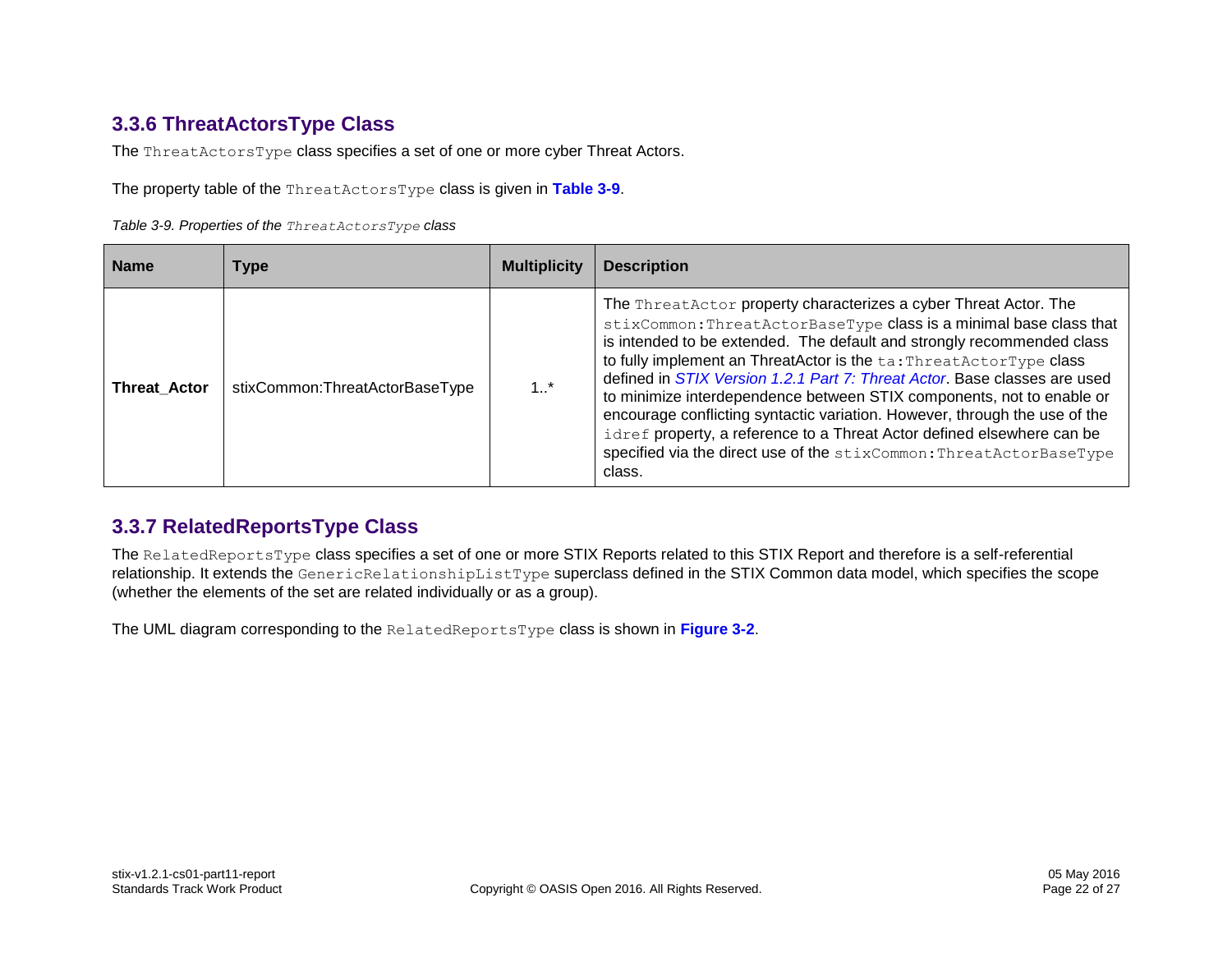

<span id="page-22-0"></span>*Figure 3-2. UML diagram showing the use of the RelatedReportsType class*

**[Table 3-10](#page-22-1)** shows the properties of the RelatedReportsType specialization and is associated with the UML diagram in **[Figure 3-2](#page-22-0)**.

<span id="page-22-1"></span>

| Table 3-10. Properties of the RelatedReportsType class |  |
|--------------------------------------------------------|--|
|--------------------------------------------------------|--|

| <b>Name</b>           | Type                          | <b>Multiplicity</b> | <b>Description</b>                                                                                                                                                                                                                                                                                                                                                                                                                                        |
|-----------------------|-------------------------------|---------------------|-----------------------------------------------------------------------------------------------------------------------------------------------------------------------------------------------------------------------------------------------------------------------------------------------------------------------------------------------------------------------------------------------------------------------------------------------------------|
| <b>Related Report</b> | stixCommon: RelatedReportType | $1_{}^*$            | The Related Report property specifies another Report<br>associated with this Report and characterizes the relationship<br>between the Reports by capturing information such as the level of<br>confidence that the Reports are related, the source of the<br>relationship information, and the type of the relationship. A<br>relationship between Reports may represent assertions of general<br>associativity or different versions of the same Report. |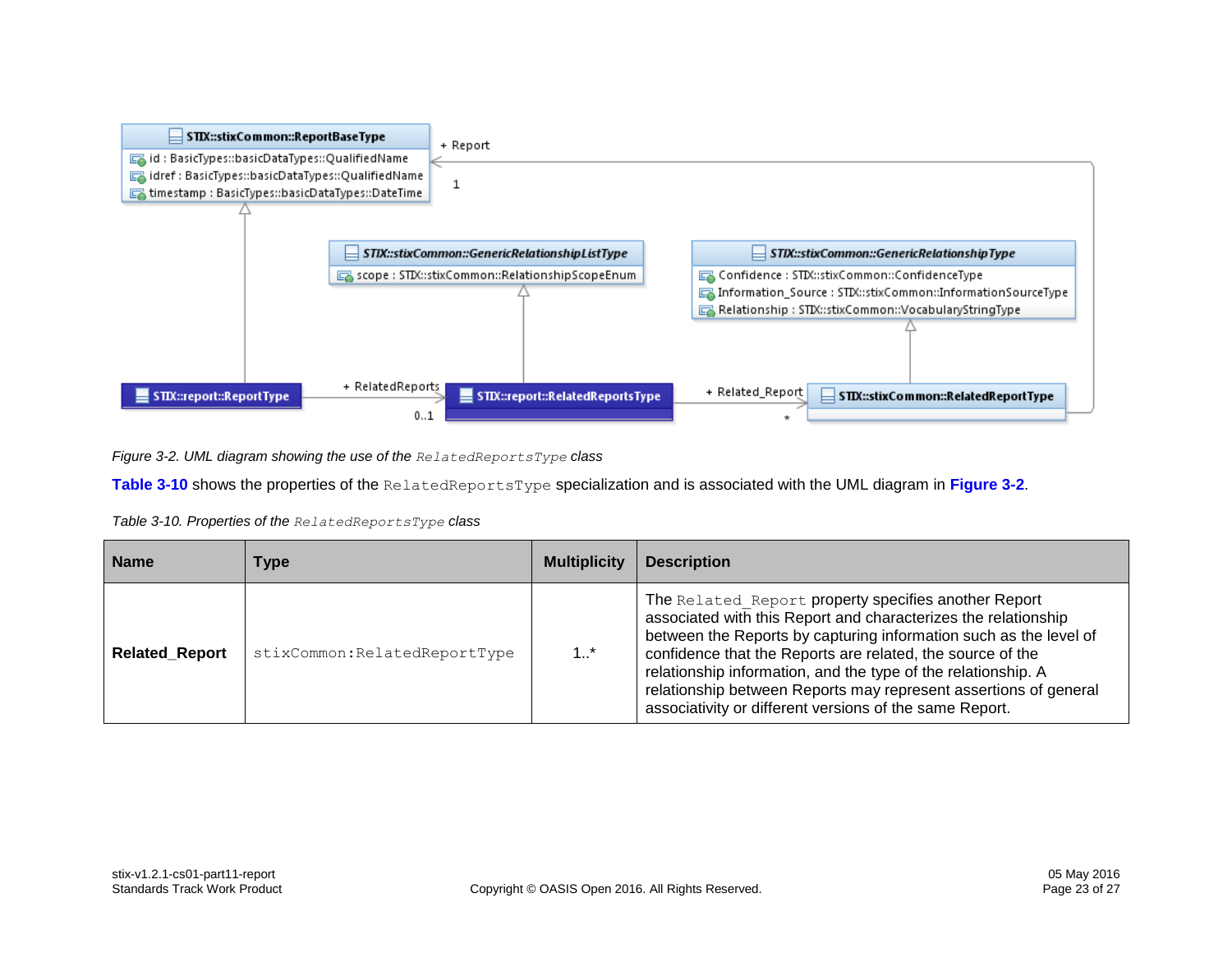# <span id="page-23-0"></span>**4 Conformance**

Implementations have discretion over which parts (components, properties, extensions, controlled vocabularies, etc.) of STIX they implement (e.g., Indicator/Suggested\_COAs).

[1] Conformant implementations must conform to all normative structural specifications of the UML model or additional normative statements within this document that apply to the portions of STIX they implement (e.g., Implementers of the entire TTP component must conform to all normative structural specifications of the UML model or additional normative statements within this document regarding the TTP component).

[2] Conformant implementations are free to ignore normative structural specifications of the UML model or additional normative statements within this document that do not apply to the portions of STIX they implement (e.g., Non-implementers of any particular properties of the TTP component are free to ignore all normative structural specifications of the UML model or additional normative statements within this document regarding those properties of the TTP component).

The conformance section of this document is intentionally broad and attempts to reiterate what already exists in this document. The STIX 1.2 Specifications, which this specification is based on, did not have a conformance section. Instead, the STIX 1.2 Specifications relied on normative statements and the nonmandatory implementation of STIX profiles. STIX 1.2.1 represents a minimal change from STIX 1.2, and in that spirit no requirements have been added, modified, or removed by this section.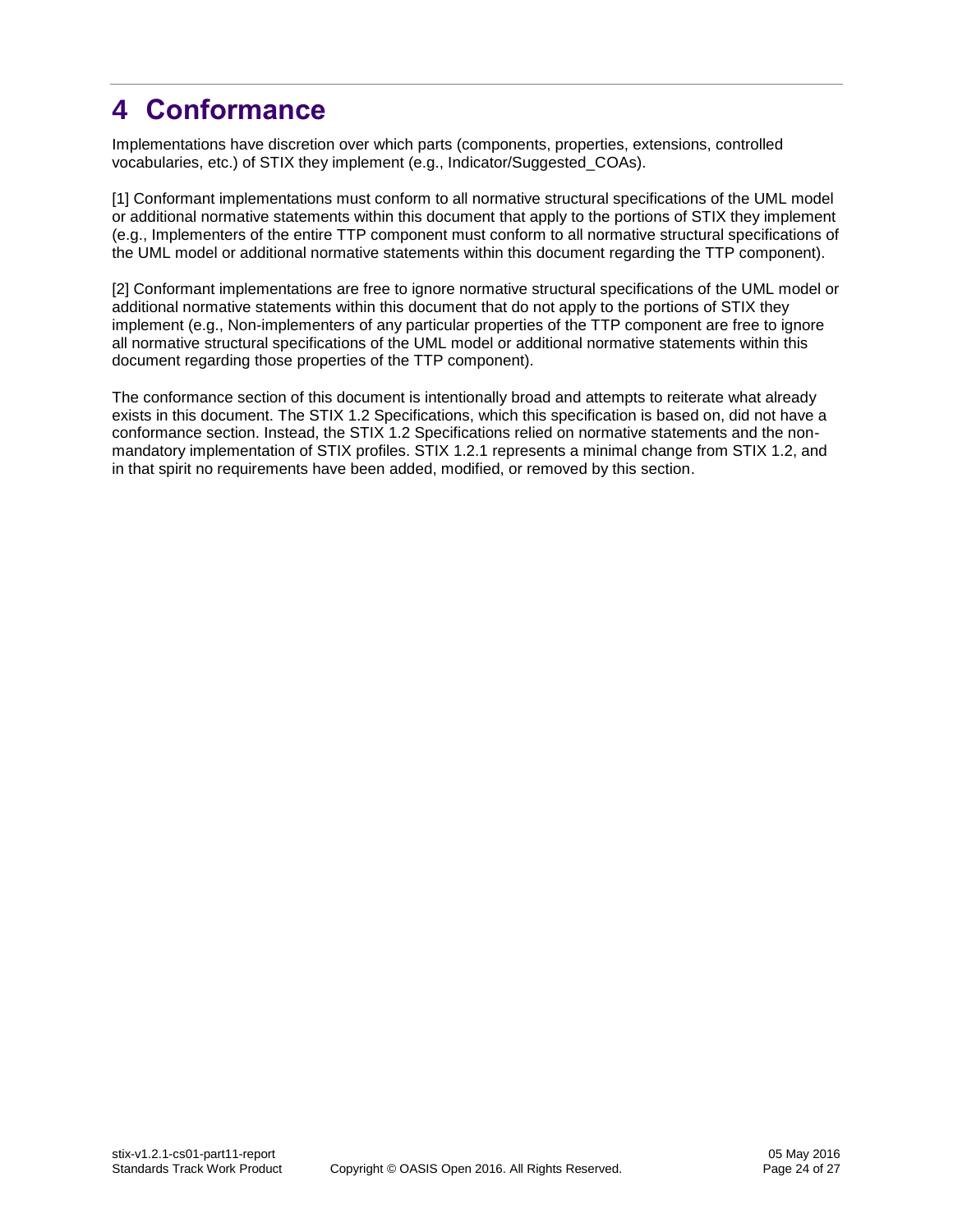# <span id="page-24-0"></span>**Appendix A. Acknowledgments**

The following individuals have participated in the creation of this specification and are gratefully acknowledged:

#### **Participants:**

Dean Thompson, Australia and New Zealand Banking Group (ANZ Bank) Bret Jordan, Blue Coat Systems, Inc. Adnan Baykal, Center for Internet Security (CIS) Jyoti Verma, Cisco Systems Liron Schiff, Comilion (mobile) Ltd. Jane Ginn, Cyber Threat Intelligence Network, Inc. (CTIN) Richard Struse, DHS Office of Cybersecurity and Communications (CS&C) Marlon Taylor, DHS Office of Cybersecurity and Communications (CS&C) David Eilken, Financial Services Information Sharing and Analysis Center (FS-ISAC) Sarah Brown, Fox-IT Ryusuke Masuoka, Fujitsu Limited Eric Burger, Georgetown University Jason Keirstead, IBM Paul Martini, iboss, Inc. Jerome Athias, Individual Terry MacDonald, Individual Alex Pinto, Individual Patrick Maroney, Integrated Networking Technologies, Inc. Wouter Bolsterlee, Intelworks BV Joep Gommers, Intelworks BV Sergey Polzunov, Intelworks BV Rutger Prins, Intelworks BV Andrei Sîrghi, Intelworks BV Raymon van der Velde, Intelworks BV Jonathan Baker, MITRE Corporation Sean Barnum, MITRE Corporation Desiree Beck, MITRE Corporation Mark Davidson, MITRE Corporation Ivan Kirillov, MITRE Corporation Jon Salwen, MITRE Corporation John Wunder, MITRE Corporation Mike Boyle, National Security Agency Jessica Fitzgerald-McKay, National Security Agency Takahiro Kakumaru, NEC Corporation John-Mark Gurney, New Context Services, Inc. Christian Hunt, New Context Services, Inc. Daniel Riedel, New Context Services, Inc. Andrew Storms, New Context Services, Inc. John Tolbert, Queralt, Inc. Igor Baikalov, Securonix Bernd Grobauer, Siemens AG Jonathan Bush, Soltra Aharon Chernin, Soltra Trey Darley, Soltra Paul Dion, Soltra Ali Khan, Soltra Natalie Suarez, Soltra Cedric LeRoux, Splunk Inc. Brian Luger, Splunk Inc. Crystal Hayes, The Boeing Company Brad Butts, U.S. Bank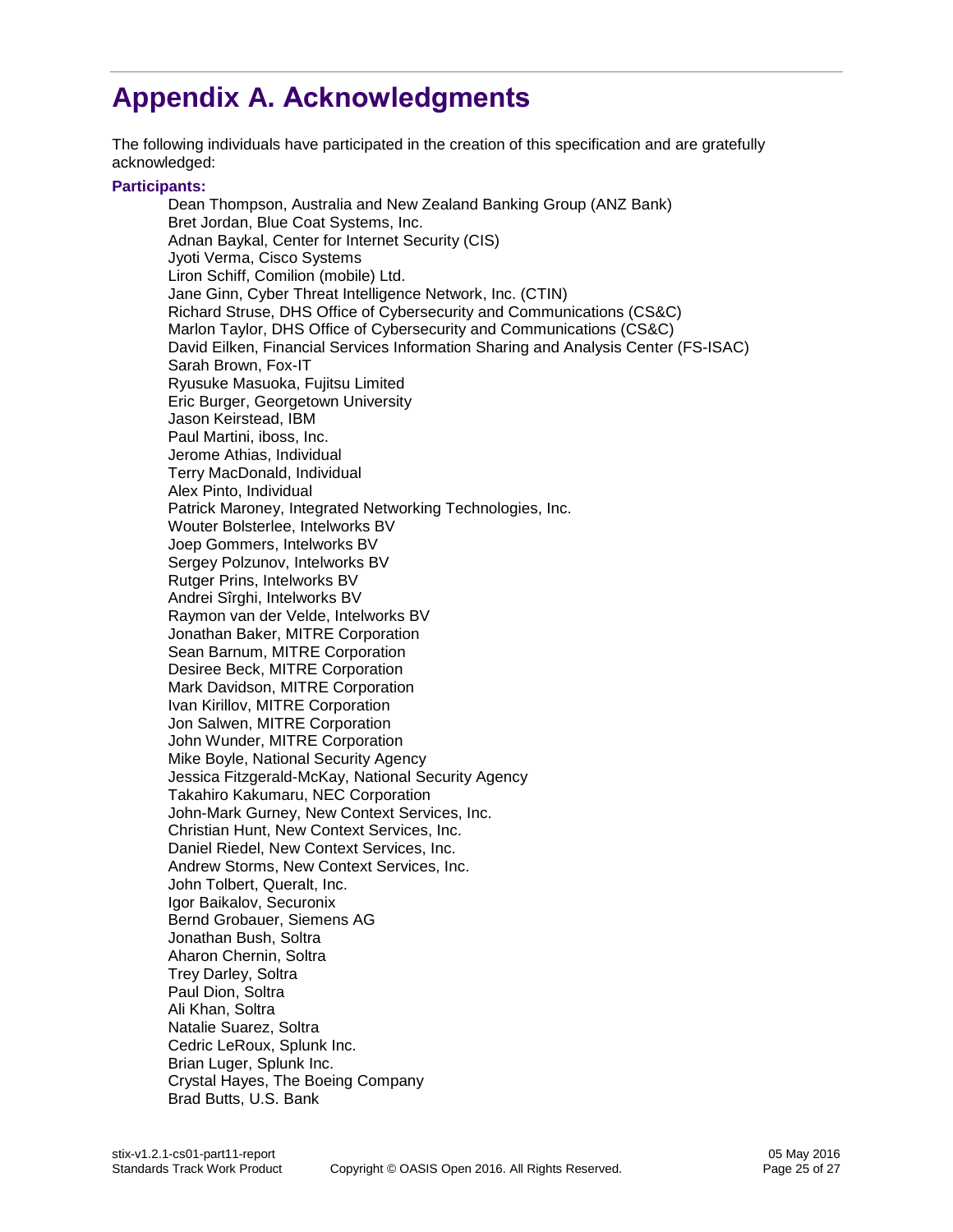Mona Magathan, U.S. Bank Adam Cooper, United Kingdom Cabinet Office Mike McLellan, United Kingdom Cabinet Office Chris O'Brien, United Kingdom Cabinet Office Julian White, United Kingdom Cabinet Office Anthony Rutkowski, Yaana Technologies, LLC

The authors would also like to thank the larger STIX Community for its input and help in reviewing this document.